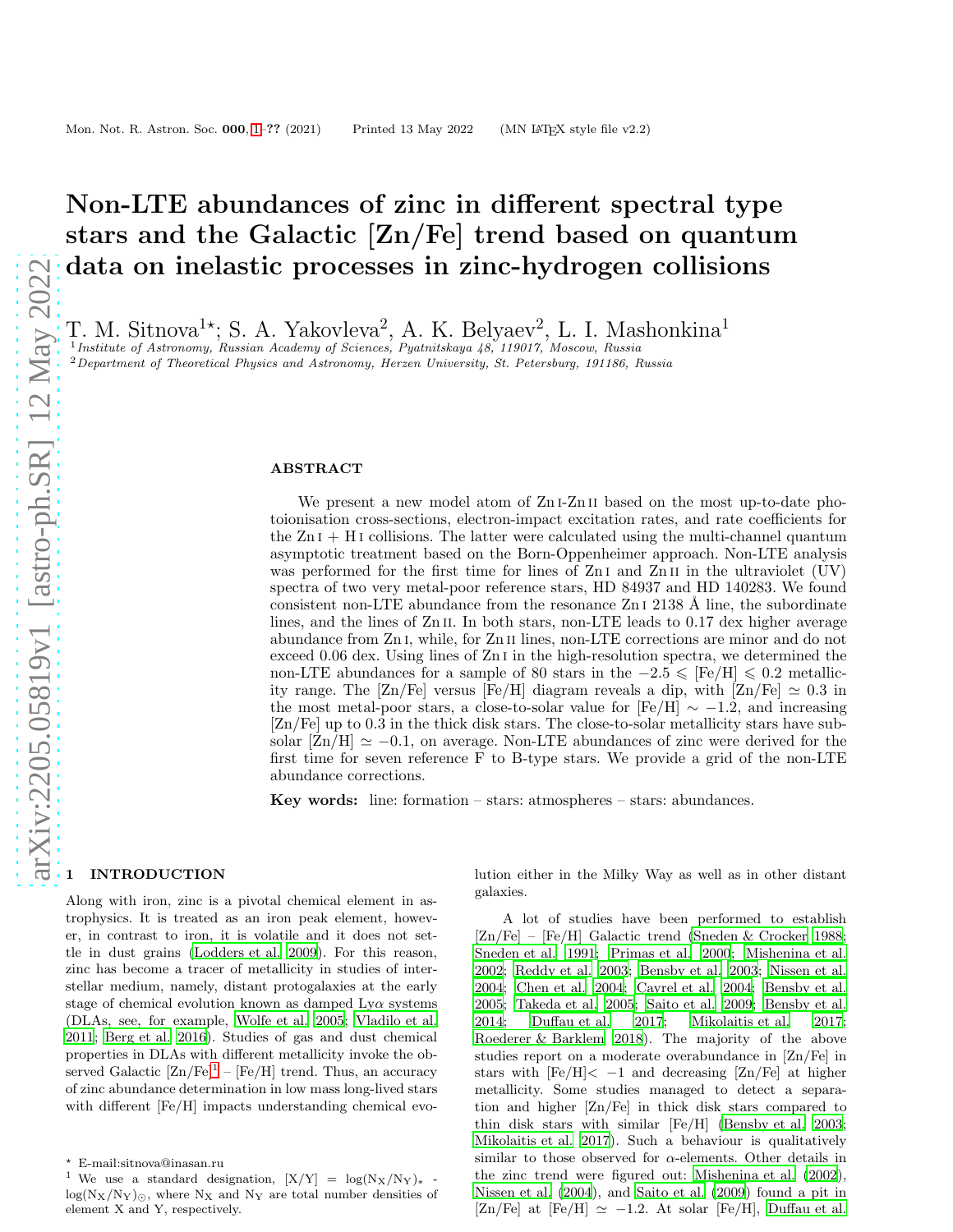[\(2017](#page-13-6)) found lower [Zn/Fe] ratios in stars at Galactocentric distances less than 7.5 kpc. What for very metal-poor (VMP,  $[Fe/H] < -2$ ) tail of the trend,  $[Zn/Fe]$  increases with decreasing metallicity  $[Fe/H] < -2.5$  and can reach  $[Zn/Fe] = 1$  dex at  $[Fe/H] = -4$  [\(Primas et al. 2000;](#page-14-5) [Cayrel et al. 2004](#page-13-3); [Takeda et al. 2005\)](#page-14-9).

Zinc abundance determination in the above studies rely on the assumption of local thermodynamic equilibrium (LTE). An exception is [Takeda et al. \(2005](#page-14-9), hereafter, T05) and [Takeda et al. \(2016\)](#page-14-13), who studied an impact of non-LTE effects on  $ZnI$  4722, 4810, and 6362 Å lines in a wide metallicity range of late type stars. T05 found non-LTE abundance corrections ( $\Delta_{NLTE}$ , the difference between non-LTE and LTE abundances for individual spectral lines) to be moderate in absolute value, within 0.1 dex. However, the value and sign of non-LTE corrections depend on stellar parameters and metallicity. For example, for the Zn i 4810 Å line in the Sun, T05 found  $\Delta_{NLTE} = -0.05$ , while, for metal-poor stars, non-LTE abundance corrections are mainly positive. Thus, neglecting the non-LTE effects may lead to a shift in  $[Zn/H]$  ratio of 0.15 dex and distort  $[Zn/Fe]$  – [Fe/H] abundance trend.

Not only accurate line formation, but also an accurate homogeneous set of stellar atmosphere parameters (effective temperature, surface gravity, and metallicity) are required to establish a robust [El/Fe] trend. T05 compiled equivalent width measurements and stellar atmosphere parameters from different studies, determined by different methods. For example, [Cayrel et al. \(2004\)](#page-13-3) determined surface gravities for a sample of metal-poor stars using Fe i-Fe ii and Ti i-Ti ii ionisation balance in LTE, while [Nissen et al. \(2004\)](#page-14-8) adopted distance based surface gravities. While, in solar type dwarfs, non-LTE weakly affect Fe i-Fe ii and Ti i-Ti ii abundance difference, in metal-poor stars, non-LTE effects are significant for lines of neutral species, and an application of ionisation balance method based on LTE analysis may lead to uncertainty in surface gravity of 0.5 dex in dwarfs (see, for example, [Sitnova et al. 2015](#page-14-14)) and to even larger effects in giants (see, for example, [Mashonkina et al. 2011\)](#page-14-15). Adopting stellar parameters determined by different methods can produce a systematic offset between abundances from different stellar subsamples.

At metallicity  $[Fe/H] < -3$ , Zn<sub>I</sub> lines in the visible spectrum range  $(4680, 4722, 4810, and 6362 \text{ Å})$ became weaker and hardly can be detected. To determine zinc abundance in stars with extremely low metallicities, one have to invoke the Zn<sub>I</sub> and Zn<sub>II</sub> resonance line observed in the ultraviolet spectrum (UV) range [\(Roederer et al. 2016](#page-14-16); [Roederer & Barklem 2018;](#page-14-12) [Ezzeddine et al. 2019](#page-13-7)). For six metal-poor stars  $(-2.5 <$  $[Fe/H] \le -1$ , [Roederer & Barklem \(2018](#page-14-12)) found a good agreement between the average abundance from Zn i lines in the visible and UV range and the resonance  $Zn$  II 2062 Å line. [Roederer & Barklem \(2018](#page-14-12)) reported significant abundance uncertainties of 0.2 dex for the UV lines, and, in metal-poor reference stars with well-determined stellar parameters, abundances between different Zn i lines differ up to 0.22 dex. In order to safely adopt these lines for abundance determinations in extremely MP stars, accurate line formation calculations should be performed.

Lines of  $ZnI$  are observed also in the visible spectrum range in A and late B-type stars. With the ionisation energy  $E_{ion}(Zn I) = 9.39$  eV, in AB-type stars, Zn I is a minority species and one can expect significant non-LTE effects. To our knowledge, the non-LTE calculations have not been performed yet for zinc in hot stars. To estimate an impact of non-LTE on abundance determination detailed calculations are required.

We constructed the Zn<sub>I</sub>-II model atom using the most accurate atomic data for electronic collisions, collisions with hydrogen atoms, and photoionisation cross-section. The method of non-LTE abundance determination, atomic data, and codes are described in Sect. [2.](#page-1-0) The mechanism of the departures from LTE are described in Sect. [3.](#page-5-0) We tested the non-LTE method for zinc by analysis of different Zn i and Zn<sub>II</sub> lines in reference stars (Sect. [4\)](#page-6-0). Non-LTE abundances of zinc were derived for seven F to late B-type stars (Sect. [5\)](#page-8-0). Using a sample of dwarf stars in a wide metallicity range and robust stellar parameters, we revisited the Galactic  $[Zn/Fe] - [Fe/H]$  trend (Sect. [6\)](#page-9-0). To account for the departures from LTE, we provide non-LTE abundance corrections for different zinc lines (Sect. [7\)](#page-10-0). Our results are summarised in Sect. [8.](#page-12-0)

## <span id="page-1-2"></span><span id="page-1-0"></span>2 ABUNDANCE DETERMINATION METHOD

## 2.1 Model atom

Energy levels. Our Zn<sub>I</sub>-II model atom (Fig. [1\)](#page-2-0) includes 28 levels of Zn<sub>I</sub>, 7 levels of Zn<sub>II</sub>, and the ground state of Zn<sub>III</sub>. The list of energy levels and transitions is taken from R. Ku-rucz webpage<sup>[2](#page-1-1)</sup>. For the atomic levels with  $E_{\text{exc}}$  up to 9 eV their energies are taken from the laboratory measurements and implemented in the atomic structure calculations by R. Kurucz. For Zn i, we included into the model atom all levels up to the ionization threshold, 9.39 eV. Levels with an excitation energy larger than 8.2 eV are combined into the superlevels with energy separation of 0.1 eV. Fine structure is neglected for Zn<sub>I</sub>. Zn<sub>II</sub> model atom includes seven levels with the excitation energy up to 12.6 eV. For  $4p^2P^{\circ}$ level, we take into account fine structure, since the splitting is significant and amounts to 0.11 eV.

Radiative transitions. The atomic levels in the model atom are connected by radiative and collisional boundbound and bound-free transitions. In the statistical equilibrium (SE) calculations, the oscillator strength are taken from R. Kurucz database. For strong transitions that correspond to the observed in stellar spectra lines, we adopted in SE calculations the oscillator strengths from laboratory measurements of [Abjean \(1975](#page-13-8)) and [Roederer & Lawler](#page-14-17)  $(2012)$  $(2012)$  for Zn<sub>I</sub>, and from Mayo et al.  $(2006)$  for Zn<sub>II</sub>.

For Zn<sub>I</sub> terms with  $E_{\text{exc}} \leq 8.2$  eV, we use photoionisation cross-sections from the R-matrix calculations of [Liu et al. \(2011](#page-14-19)). For the remaining high-excitation levels, we assume a hydrogenic approximation with using an effective principle quantum number. We compare the quantum mechanical photoionisation cross-sections with the hydrogenic ones for selected levels Zn i in Fig. [2.](#page-2-1)

For all levels of Zn<sub>II</sub>, we calculated photoionization cross-sections using hydrogenic approximation with the effective principle quantum number. Zn ii is a majority species

<span id="page-1-1"></span><sup>2</sup> http://kurucz.harvard.edu/atoms.html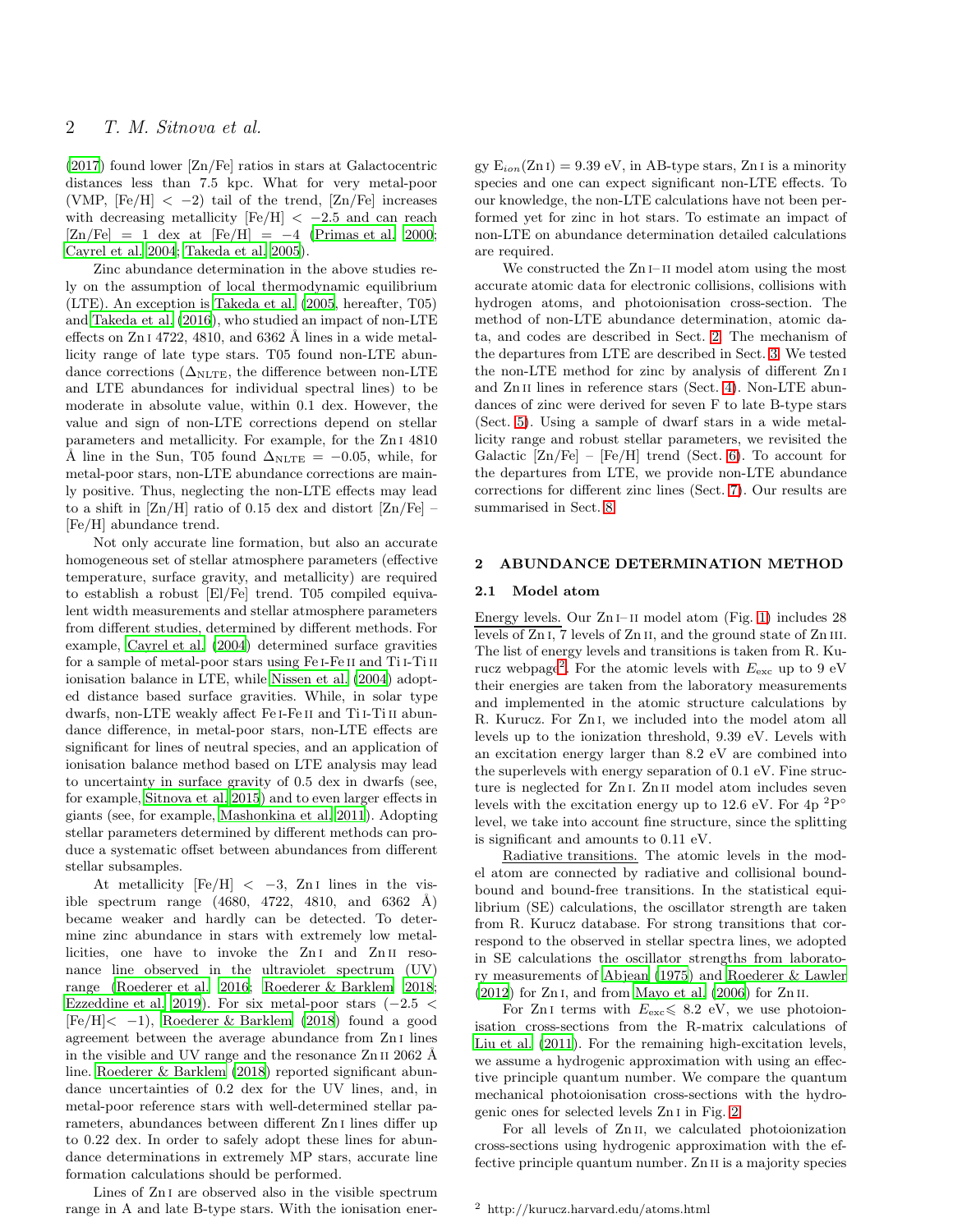<span id="page-2-0"></span>

Figure 1. Zn i (bottom panel) and Zn ii (top panel) grotrian diagrams. The high-excitation levels of Zn i marked with shaded area are combined into the seventeen superlevels. The wavelengths of the observed spectral lines are indicated in Å.

in the stellar parameter range with which we concern. Therefore, the ionisation / recombination processes nearly do not affect the SE of Zn ii.

Collisions with electrons. For electronic collisions of Zn<sub>I</sub>, we used the cross sections generated in the Rmatrix calculations described by [Zatsarinny & Bartschat](#page-14-20) [\(2005](#page-14-20)). These calculations were performed for ten transitions from the ground state of Zn i to the levels up to  $6s<sup>1</sup>S$  with  $E<sub>exc</sub> = 8.2$  eV. The rate coefficients were computed by integrating the cross-sections over the Maxwellian velocity distribution for electrons, and they are presented in Table [1.](#page-3-0) For the ten transitions, Fig. [3](#page-3-1) shows a comparison of electron-impact excitation rates derived from [Zatsarinny & Bartschat \(2005\)](#page-14-20) data and those calculated with the approximate [van Regemorter \(1962](#page-14-21)) and [Woolley & Allen \(1948](#page-14-22)) formulae, for radiatively allowed and forbidden transitions, respectively. The above approximate formulae were adopted for electron collision rates calculations for the remaining Zn i and Zn ii transitions. Electron impact ionisation is calculated with the [Seaton \(1962](#page-14-23)) formula.

## Collisions with hydrogen atoms.

For SE calculations of Zn<sub>I</sub> in late-type stars, inelastic processes in collisions with H i atoms are taken into account. We have calculated for the first time the rate coefficients for bound-bound transitions in inelastic collisions of zinc

<span id="page-2-1"></span>

Figure 2. Photoionisation cross-sections for the selected levels of Zn i from quantum mechanical calculations of [Liu et al. \(2011](#page-14-19), solid lines) and computed in the hydrogenic approximation (dashed lines).

atoms and positive ions with hydrogen atoms and negative ions. The calculations are performed using the multichannel quantum asymptotic treatment proposed by [Belyaev \(2013](#page-13-9)) within the Born-Oppenheimer approach.

The present investigation of inelastic processes of excitation, de-excitation, mutual neutralization and ion pair formation includes 12 scattering channels: 11 chan-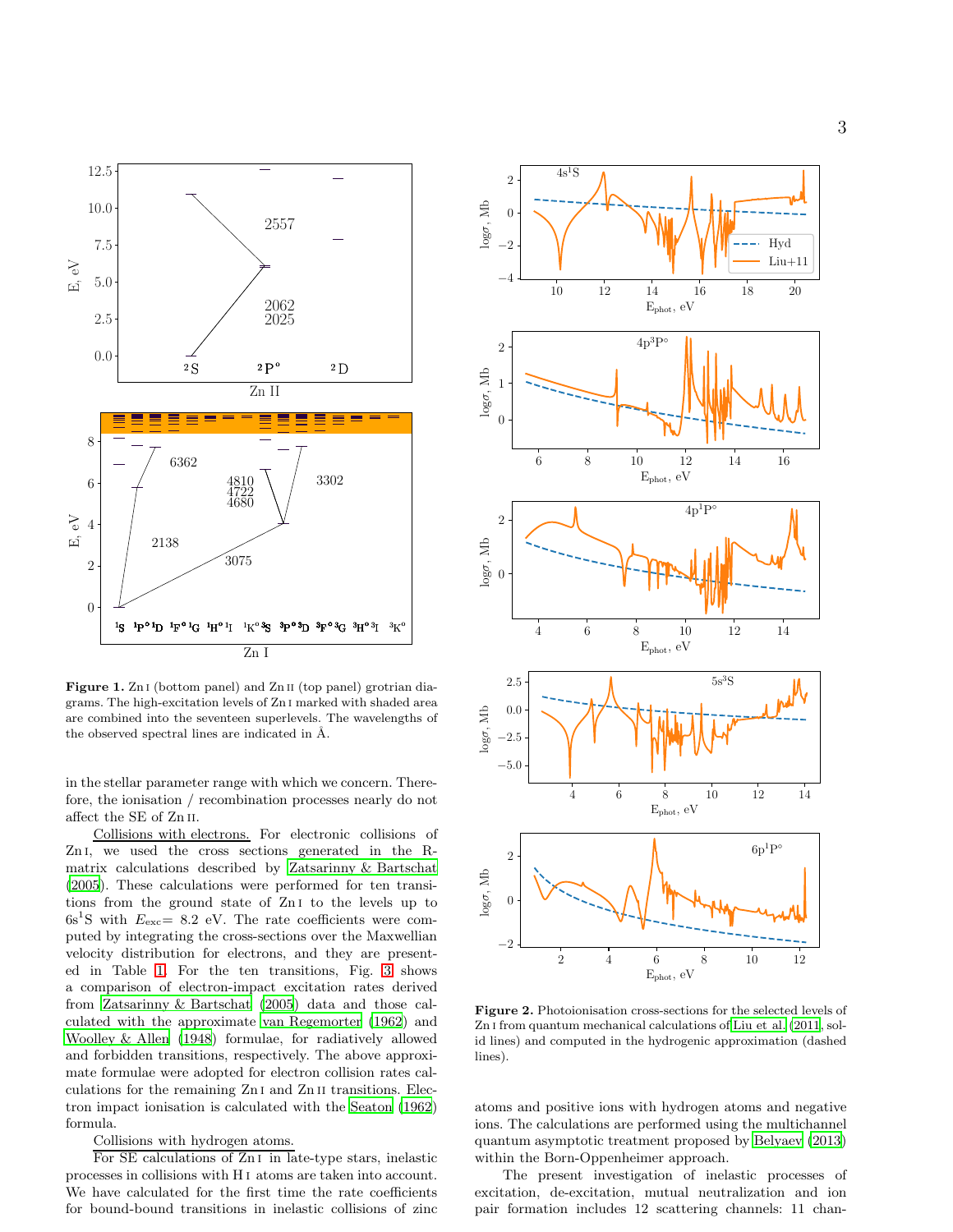## <span id="page-3-0"></span>4 T. M. Sitnova et al.

Table 1. Electron-impact excitation rate coefficients (in cm<sup>3</sup> s<sup>-1</sup>) for the Zn<sub>I</sub> transitions at the temperatures from 2000 K to 50000 K with a step of 2000 K.

 $4s<sup>1</sup>S - 4p<sup>3</sup>P<sup>°</sup>$ 0.7713E-17 0.9732E-12 0.4484E-10 0.2891E-09 0.8547E-09 0.1718E-08 0.2776E-08 0.3922E-08 0.5071E-08 0.6167E-08 0.7178E-08 0.8088E-08 0.8892E-08 0.9591E-08 0.1019E-07 0.1070E-07 0.1113E-07 0.1148E-07 0.1177E-07 0.1199E-07 0.1217E-07 0.1230E-07 0.1239E-07 0.1245E-07 0.1247E-07  $4s<sup>1</sup>S - 4p<sup>1</sup>P°$ 0.2192E-16 0.2832E-11 0.1316E-09 0.8526E-09 0.2528E-08 0.5091E-08 0.8239E-08 0.1165E-07 0.1508E-07 0.1835E-07 0.2137E-07 0.2409E-07 0.2650E-07 0.2859E-07 0.3040E-07 0.3193E-07 0.3321E-07 0.3427E-07 0.3513E-07 0.3581E-07 0.3634E-07 0.3674E-07 0.3701E-07 0.3718E-07 0.3727E-07  $4s<sup>1</sup>S - 5s<sup>3</sup>S$ 0.3423E-16 0.4570E-11 0.2147E-09 0.1398E-08 0.4157E-08 0.8388E-08 0.1359E-07 0.1925E-07 0.2493E-07 0.3036E-07 0.3537E-07 0.3990E-07 0.4390E-07 0.4739E-07 0.5039E-07 0.5294E-07 0.5507E-07 0.5684E-07 0.5828E-07 0.5942E-07 0.6031E-07 0.6097E-07 0.6144E-07 0.6173E-07 0.6188E-07  $4s<sup>1</sup>S - 5s<sup>1</sup>S$ 0.5053E-21 0.9998E-14 0.2888E-11 0.5077E-10 0.2895E-09 0.9379E-09 0.2194E-08 0.4181E-08 0.6934E-08 0.1042E-07 0.1454E-07 0.1919E-07 0.2424E-07 0.2955E-07 0.3502E-07 0.4053E-07 0.4600E-07 0.5136E-07 0.5654E-07 0.6151E-07 0.6624E-07 0.7070E-07 0.7489E-07 0.7879E-07 0.8240E-07  $4s~^1S - 5p~^3P^{\circ}$ 0.9700E-24 0.2377E-15 0.1340E-12 0.2994E-11 0.1858E-10 0.6122E-10 0.1409E-09 0.2599E-09 0.4141E-09 0.5961E-09 0.7975E-09 0.1010E-08 0.1227E-08 0.1443E-08 0.1654E-08 0.1856E-08 0.2048E-08 0.2227E-08 0.2394E-08 0.2548E-08 0.2688E-08 0.2816E-08 0.2931E-08 0.3034E-08 0.3127E-08  $4s<sup>1</sup>S - 4d<sup>1</sup>D$ 0.9185E-25 0.5545E-16 0.4341E-13 0.1178E-11 0.8464E-11 0.3149E-10 0.8066E-10 0.1637E-09 0.2841E-09 0.4419E-09 0.6338E-09 0.8549E-09 0.1099E-08 0.1360E-08 0.1632E-08 0.1910E-08 0.2189E-08 0.2464E-08 0.2733E-08 0.2994E-08 0.3244E-08 0.3481E-08 0.3706E-08 0.3917E-08 0.4115E-08  $4\mathrm{s}$   $^1\mathrm{S}$  –  $4\mathrm{d}$   $^3\mathrm{D}$ 0.9982E-27 0.2279E-17 0.2746E-14 0.9187E-13 0.7412E-12 0.2950E-11 0.7853E-11 0.1627E-10 0.2853E-10 0.4451E-10 0.6378E-10 0.8574E-10 0.1097E-09 0.1351E-09 0.1612E-09 0.1876E-09 0.2138E-09 0.2396E-09 0.2645E-09 0.2884E-09 0.3112E-09 0.3327E-09 0.3529E-09 0.3718E-09 0.3894E-09  $4s\ ^1S - 5p\ ^1P^{\circ}$ 0.3046E-26 0.7014E-17 0.8458E-14 0.2826E-12 0.2276E-11 0.9041E-11 0.2403E-10 0.4971E-10 0.8706E-10 0.1357E-09 0.1942E-09 0.2609E-09 0.3336E-09 0.4105E-09 0.4897E-09 0.5696E-09 0.6489E-09 0.7267E-09 0.8020E-09 0.8742E-09 0.9430E-09 0.1008E-08 0.1069E-08 0.1126E-08 0.1179E-08  $4s<sup>1</sup>S - 6s<sup>3</sup>S$ 0.5336E-26 0.1240E-16 0.1492E-13 0.4965E-12 0.3979E-11 0.1574E-10 0.4165E-10 0.8587E-10 0.1499E-09 0.2330E-09 0.3328E-09 0.4461E-09 0.5695E-09 0.6997E-09 0.8335E-09 0.9684E-09 0.1102E-08 0.1233E-08 0.1360E-08 0.1481E-08 0.1597E-08 0.1706E-08 0.1808E-08 0.1904E-08 0.1992E-08  $4s<sup>1</sup>S - 6s<sup>1</sup>S$ 0.2987E-26 0.1139E-16 0.1704E-13 0.6606E-12 0.6011E-11 0.2656E-10 0.7759E-10 0.1746E-09 0.3294E-09 0.5485E-09 0.8326E-09 0.1178E-08 0.1577E-08 0.2022E-08 0.2502E-08 0.3006E-08 0.3527E-08 0.4055E-08 0.4583E-08 0.5105E-08 0.5615E-08 0.6110E-08 0.6587E-08 0.7043E-08 0.7477E-08

<span id="page-3-1"></span>

Figure 3. Electron-impact excitation rates for the Zn<sub>I</sub> transitions at  $T = 5000$  K and  $N_e = 1.05E+12$  (these values correspond to  $\log \tau_{5000} = -1$  in model atmosphere with  $T_{\text{eff}} / \log g / [Fe/H] =$ 5780/3.70/–2.46) calculated from [Zatsarinny & Bartschat \(2005\)](#page-14-20) data (squares) and formulae of [van Regemorter \(1962](#page-14-21)) and [Woolley & Allen \(1948](#page-14-22)) (blue and violet triangles, respectively).

nels asymptotically correspond to covalent molecular states  $\text{Zn}(3d^{10}4s\,nl^{-1,3}L) + \text{H}(1s^{-2}S)$  and one to ionic molecular

state  $\text{Zn}^+(3d^{10}4s^{-2}S) + \text{H}^-(1s^{2-1}S)$ . The ionic molecular state forms  ${}^{2}\Sigma^{+}$  molecular symmetry, and only those covalent states that have  ${}^{2}\Sigma^{+}$  symmetry are included into consideration. All the states are collected in Table [2](#page-4-0) together with their asymptotic energies and statistical probabilities for population of  ${}^{2}\Sigma^{+}$  molecular states. For the considered molecular states the diabatic Hamiltonian matrix is constructed, diagonalization of this matrix gives the adiabatic molecular potentials.

Non-adiabatic nuclear dynamics is investigated using the analytical multichannel formulas (see, e.g. [Belyaev et](#page-13-10) al. [2014](#page-13-10); [Yakovleva et al. 2016\)](#page-14-24) based on the Landau-Zener model for individual non-adiabatic transitions. Knowing the state-to-state transition probabilities, the inelastic processes cross sections and rate coefficients are calculated by the standard formulas.

The detailed formulae for calculations of the cross sections and the rate coefficients are written for example in [Belyaev et al. \(2014](#page-13-10)); [Yakovleva et al. \(2016](#page-14-24)). The rate co-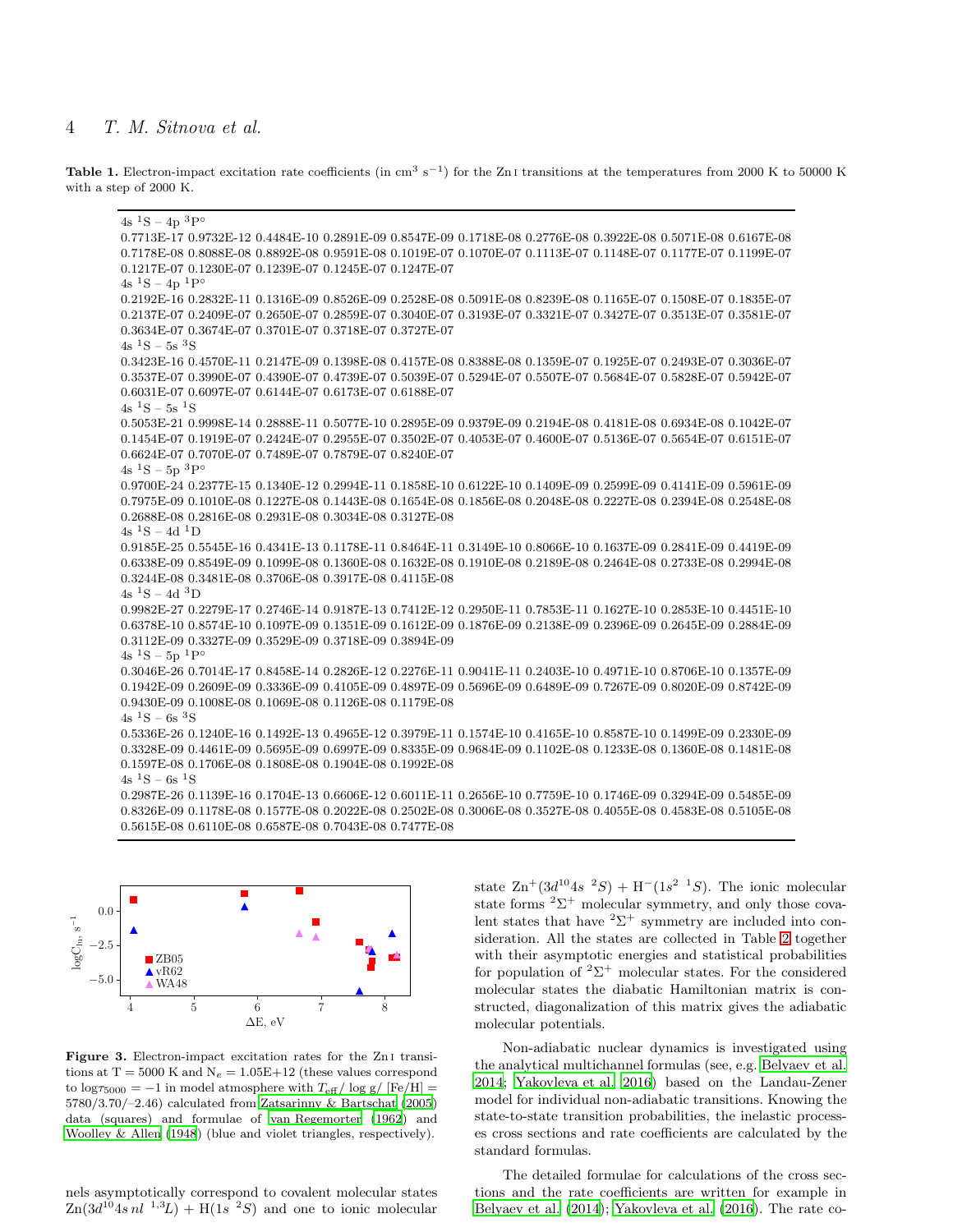<span id="page-4-0"></span>Table 2. ZnH  $(k^{-2}\Sigma^{+})$  molecular states (in the LS representation), the corresponding scattering channels, their asymptotic energies with respect to the ground-state from NIST [\(Kramida et al. 2021\)](#page-14-25), and the statistical probabilities  $p_k^{stat}$  for population of the molecular states  ${}^{2}\Sigma^{+}$ .

| k              | Scattering channels                                                | Asymptotic<br>energies $(eV)$ | $p_{k}^{stat}$ |
|----------------|--------------------------------------------------------------------|-------------------------------|----------------|
| 1              | $\text{Zn}(3d^{10}4s^2 \text{ }^1S) + \text{H}(1s \text{ }^2S)$    | 0.000000                      | 1              |
| $\overline{2}$ | $\text{Zn}(3d^{10}4s4p~^3P^{\circ}) + \text{H}(1s~^2S)$            | 4.077881                      | $^{1}/_{9}$    |
| 3              | $\text{Zn}(3d^{10}4s4p~^1P^{\circ}) + \text{H}(1s~^2S)$            | 5.795691                      | $^{1}/_{3}$    |
| $\overline{4}$ | $\text{Zn}(3d^{10}4s5s~^3S) + \text{H}(1s~^2S)$                    | 6.654509                      | $^{1/3}$       |
| 5              | $\text{Zn}(3d^{10}4s5s~^1S) + \text{H}(1s~^2S)$                    | 6.916981                      | 1              |
| 6              | $\text{Zn}(3d^{10}4s5p~^3P^{\circ}) + \text{H}(1s~^2S)$            | 7.604056                      | $^{1}/_{9}$    |
| 7              | $\text{Zn}(3d^{10}4s4d \;^1D) + \text{H}(1s \;^2S)$                | 7.743871                      | $^{1}/_{5}$    |
| 8              | $\text{Zn}(3d^{10}4s4d~^3D) + \text{H}(1s~^2S)$                    | 7.783354                      | $^{1}/_{15}$   |
| 9              | $\text{Zn}(3d^{10}4s5p~^1P^{\circ}) + \text{H}(1s~^2S)$            | 7.799899                      | $^{1/3}$       |
|                | 10 $\text{Zn}(3d^{10}4s6s~^3S) + \text{H}(1s~^2S)$                 | 8.112569                      | $^{1/3}$       |
|                | 11 $\text{Zn}(3d^{10}4s6s~^1S) + \text{H}(1s~^2S)$                 | 8.187627                      | 1              |
|                | $12 \text{ Zn}^+(3d^{10}4s~^2S) + \text{H}^-(1s^{2}~^1S)$ 8.640197 |                               | 1              |

efficients have the units of  $\text{cm}^3 \text{ s}^{-1}$  and the physical meaning of the product of velocities and cross sections averaged over the Maxwellian distribution. Being a result of multiplication of the rate coefficient defined above by the concentration of collided partners, the collision rates are entered in the SE equations and determine populations of atomic states.

The derived rate coefficients are presented in Table [3,](#page-5-1) and the graphical representation of the calculated rate coefficients at the temperature  $T = 6000$  K is given in Fig. [4.](#page-4-1) Rate coefficients are plotted with color according to their values, the study does not treat elastic processes and they are plotted by white. Fig. [4](#page-4-1) shows that the highest values of the rate coefficients correspond to several partial mutual neutralization processes to the final scattering channels Zn $(3d^{10}4s5s\ ^1S)$ , Zn $(3d^{10}4s5p\ ^3P^{\circ})$ , Zn $(3d^{10}4s4d\ ^1,3D)$ ,  $\text{Zn}(3d^{10}4s5p~^1P^{\circ}) + \text{H}(1s~^2S_{1/2})$  (transitions  $18 \to 5-9$ ).

It is worth emphasizing that nowadays it is well recognized that the so-called classical Drawin formula [\(Drawin](#page-13-11) [1968](#page-13-11), [1969](#page-13-12); [Steenbock & Holweger 1984\)](#page-14-26) widely used in the past for estimating H-collision rate coefficients does not have a correct physical background and therefore does not yield reliable rate coefficients. Moreover, it has been shown in [Barklem et al. \(2011](#page-13-13)) that for optically allowed transitions the Drawin formula can overestimate rate coefficients up to a factor of several orders of magnitude, while it can underestimate optically forbidden transitions by several orders of magnitude. This means that no "correction factor" can be applied to rate coefficients obtained by the Drawin formula in order to get correct absolute values of rate coefficients, as well as to get correct ratios of rate coefficients, which are

<span id="page-4-1"></span>

Figure 4. The graphical representation of the rate coefficients for excitation, de-excitation, neutralization and ion-pair formation processes in  $\text{Zn} + \text{H}$  and  $\text{Zn}^+ + \text{H}^-$  collisions at temperature  $T=6000$  K. Initial and final state labels are presented in Table [2.](#page-4-0)  $\,$ 

very important for non-LTE stellar atmosphere modeling. The proper way is to calculate a corresponding rate coefficient for each inelastic transition, as it is done in the present paper.

#### 2.2 Programs and model atmospheres

The coupled radiative transfer and statistical equilibrium equations were solved with a revised version of the DETAIL code [\(Butler & Giddings 1985](#page-13-14)). The opacity package was updated for applications of the DETAIL code to FGK and BA stars. The updates were presented by [Mashonkina et al.](#page-14-15) [\(2011](#page-14-15)) and [Przybilla et al. \(2011](#page-14-27)), respectively.

For synthetic spectra calculations, we use the syn- $THV_NLTE$  code [\(Tsymbal et al. 2019](#page-14-28)) mounted to the  $IDL$ BINMAG code by Kochukhov  $(2018)^3$  $(2018)^3$ . This technique allows to obtain the best fit to the observed line profiles with the NLTE effects taken into account via pre-calculated departure coefficients for a given model atmosphere.

For late type stars, we used classical planeparallel model atmospheres from the MARCS model grid [\(Gustafsson et al. 2008](#page-14-30)), which were interpolated for given  $T_{\text{eff}}$ , log q, and [Fe/H]. For BA stars, the model atmospheres were calculated under the LTE assumption with the code LLmodels [\(Shulyak et al. 2004](#page-14-31)).

The lines of Zn i and Zn ii selected for model atom testing and abundance determination are listed in Table [4.](#page-6-1) For the majority of the selected lines, their oscillator strengths originate from laboratory measurements. An exception is  $Z_{n}$  is 6362 Å line, with calculated log gf = 0.14 [\(Biemont & Godefroid 1980](#page-13-15)). We note that, for the  $ZnI$  4680, 4722 and 4810 Å lines, calculated log gf values are consistent within 0.02 dex with the measurements of [Roederer & Lawler \(2012\)](#page-14-17). For Zn II 2062 Å, measurements of [Mayo et al. \(2006](#page-14-18)) and [Roederer & Lawler \(2012](#page-14-17)) provide consistent within 0.01 dex log gf.

<span id="page-4-2"></span>For lines of Zn i, Van der Waals damping constants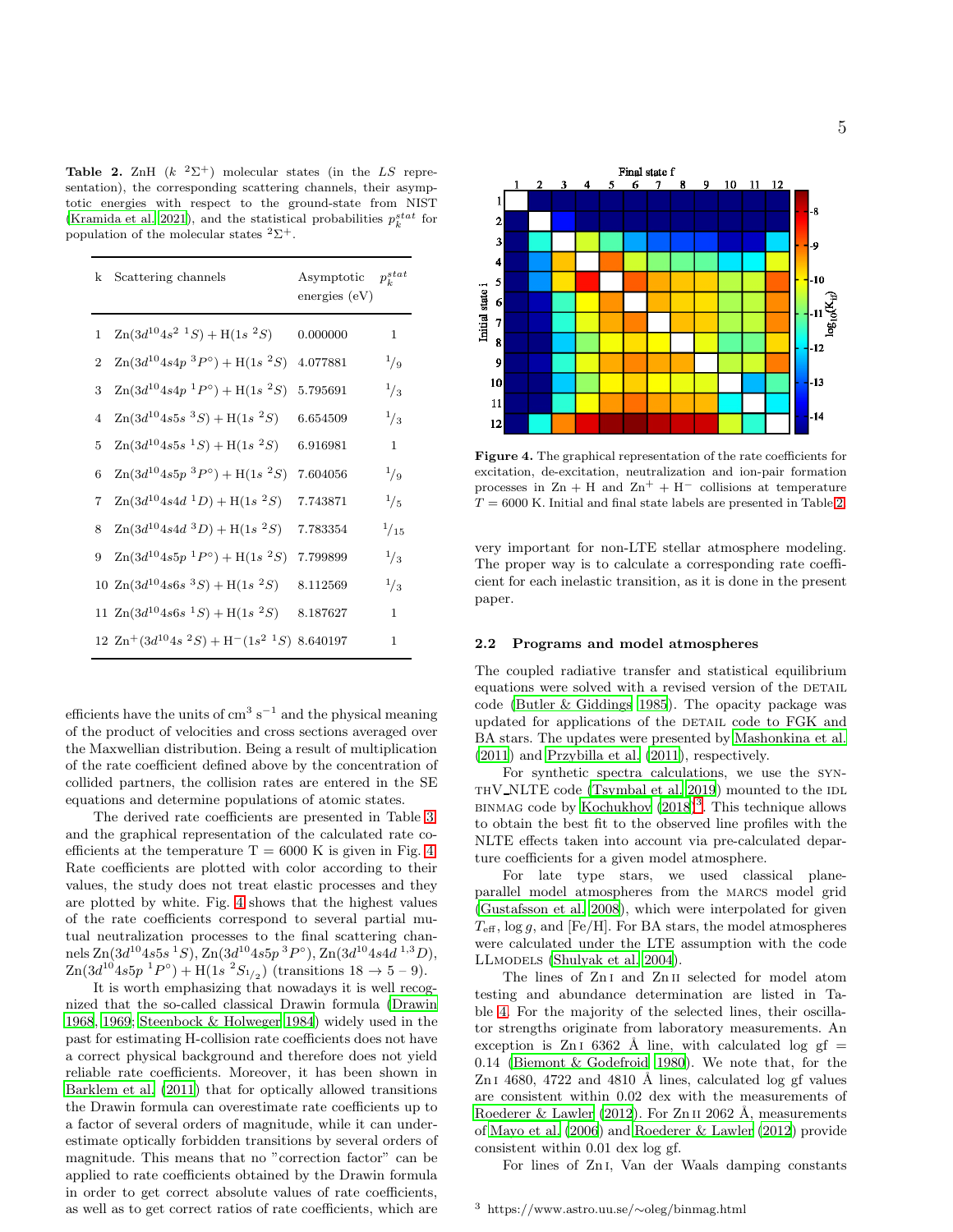<span id="page-5-1"></span>Table 3. Rate coefficients (in cm<sup>3</sup> s<sup>-1</sup>) for excitation, de-excitation, neutralization and ion-pair formation processes in Zn + H and  $\rm Zn^+ + H^-$  collisions at different temperatures.

| init. $\downarrow$ fin. $\rightarrow$ 4s <sup>1</sup> S |              | $4p^{3}P^{\circ}$                                                                                    | $4p^{1}P^{\circ}$ | $5s~^{3}S$ | $5s$ <sup>1</sup> S | $5p~^3P^{\circ}$ | $4d^1D$ | $4d~^3D$ | $5p^{1}P^{\circ}$ | 6s <sup>3</sup> S | 6s <sup>1</sup> S | $Zn^{+} + H^{-}$                                                                                                          |
|---------------------------------------------------------|--------------|------------------------------------------------------------------------------------------------------|-------------------|------------|---------------------|------------------|---------|----------|-------------------|-------------------|-------------------|---------------------------------------------------------------------------------------------------------------------------|
| $T = 1000 \text{ K}$                                    |              |                                                                                                      |                   |            |                     |                  |         |          |                   |                   |                   |                                                                                                                           |
| 4s <sup>1</sup> S                                       |              |                                                                                                      |                   |            |                     |                  |         |          |                   |                   |                   | 7.48E-38 7.82E-49 6.58E-54 4.36E-56 7.46E-59 9.85E-60 5.00E-60 3.81E-60 6.95E-62 3.35E-62 2.12E-62                        |
| $4p~^3P^{\circ}$                                        | $2.96E-18$ - |                                                                                                      |                   |            |                     |                  |         |          |                   |                   |                   | 1.29E-21 2.94E-27 1.25E-29 1.25E-32 1.53E-33 7.61E-34 5.70E-34 1.67E-35 9.57E-36 1.89E-36                                 |
| $4p^{1}P^{\circ}$                                       |              |                                                                                                      |                   |            |                     |                  |         |          |                   |                   |                   | $4.22E-20$ $1.76E-12$ - 8.04E-15 2.12E-17 1.16E-20 1.32E-21 6.40E-22 4.74E-22 1.62E-23 1.06E-23 1.13E-24                  |
| 5s <sup>3</sup> S                                       |              |                                                                                                      |                   |            |                     |                  |         |          |                   |                   |                   | 7.55E-21 8.54E-14 1.71E-10 - 2.89E-11 6.40E-15 6.60E-16 3.12E-16 2.28E-16 8.16E-18 5.80E-18 4.13E-19                      |
| 5s <sup>1</sup> S                                       |              |                                                                                                      |                   |            |                     |                  |         |          |                   |                   |                   | 3.16E-21 2.29E-14 2.85E-11 1.82E-09 - 2.50E-12 2.31E-13 1.06E-13 7.61E-14 2.69E-15 2.00E-15 1.08E-16                      |
| $5p~^3P^{\circ}$                                        |              |                                                                                                      |                   |            |                     |                  |         |          |                   |                   |                   | $1.74E-21$ $7.39E-15$ $5.03E-12$ $1.30E-10$ $8.06E-10$ $ 1.18E-10$ $4.81E-11$ $3.28E-11$ $1.12E-12$ $9.10E-13$ $4.91E-14$ |
| 4d ${}^{1}D$                                            |              |                                                                                                      |                   |            |                     |                  |         |          |                   |                   |                   | 2.10E-21 8.25E-15 5.21E-12 1.23E-10 6.79E-10 1.07E-09 - 2.88E-10 1.72E-10 4.24E-12 3.38E-12 2.00E-13                      |
| $4d$ <sup>3</sup> D                                     |              |                                                                                                      |                   |            |                     |                  |         |          |                   |                   |                   | $5.62E-22$ $2.16E-15$ $1.33E-12$ $3.05E-11$ $1.64E-10$ $2.31E-10$ $1.52E-10$ $ 1.04E-10$ $1.63E-12$ $1.28E-12$ $7.74E-14$ |
| $5p~^1P^{\circ}$                                        |              |                                                                                                      |                   |            |                     |                  |         |          |                   |                   |                   | $2.59E-21$ $9.80E-15$ $5.97E-12$ $1.35E-10$ $7.15E-10$ $9.55E-10$ $5.50E-10$ $6.32E-10$ $ 8.89E-12$ $6.99E-12$ $4.21E-13$ |
| 6s <sup>3</sup> S                                       |              |                                                                                                      |                   |            |                     |                  |         |          |                   |                   |                   | $1.78E-21$ $1.08E-14$ $7.71E-12$ $1.82E-10$ $9.51E-10$ $1.23E-09$ $5.10E-10$ $3.71E-10$ $3.35E-10$ $ 1.22E-12$ $6.08E-14$ |
| 6s <sup>1</sup> S                                       |              |                                                                                                      |                   |            |                     |                  |         |          |                   |                   |                   | 6.16E-21 4.44E-14 3.61E-11 9.28E-10 5.06E-09 7.15E-09 2.92E-09 2.10E-09 1.89E-09 8.74E-12 - 2.77E-14                      |
| $Zn^{+} + H^{-}$                                        |              | 7.42E-19 1.67E-12 7.34E-10 1.26E-08 5.24E-08 7.37E-08 3.29E-08 2.41E-08 2.17E-08 8.32E-11 5.30E-12 - |                   |            |                     |                  |         |          |                   |                   |                   |                                                                                                                           |
| $T = 2000 \text{ K}$                                    |              |                                                                                                      |                   |            |                     |                  |         |          |                   |                   |                   |                                                                                                                           |
| $\cdots$                                                |              |                                                                                                      |                   |            |                     |                  |         |          |                   |                   |                   |                                                                                                                           |

This table is available in its entirety in a machine-readable form in the online journal. A portion is shown here for guidance regarding its form and content.

 $(\gamma_{\text{VdW}})$  were calculated using the code of [Barklem et al.](#page-13-16) [\(1998](#page-13-16)) and data from [Anstee & O'Mara \(1995](#page-13-17)) and Barklem  $& O'Mara$  (1997), while, for Zn<sub>II</sub>, we adopted a standard formula from [Gray \(2005\)](#page-14-32) used in the synthV NLTE code by default. Radiative damping constant  $(\gamma_{\rm Rad})$  for the resonance lines of Zn I and Zn II were calculated from their oscillator strengths, while classical damping constants were adopted for the subordinate lines. Stark damping constants  $(\gamma_{\text{Stark}})$  for Zn<sub>I</sub> lines were calculated with an approximate formula of [Cowley \(1971](#page-13-19)). In cool stars, Stark effect is negligible. In hot stars, Stark effect is larger, but Zn<sub>I</sub> lines in the visible range are weak. For the lines of Zn II,  $\gamma_{\text{Stark}}$  were taken from [Bergeson & Lawler \(1993](#page-13-20)). The adopted damping constants are presented in Table [4.](#page-6-1)

## <span id="page-5-0"></span>3 STATISTICAL EQUILIBRIUM OF ZN i– ii

The ionisation threshold of neutral zinc is 9.39 eV and, in atmospheres of GK-spectral type stars, number densities of neutral and ionised zinc take values of nearly the same order of magnitude. In atmospheres of BAF-type stars, Zn ii dominates. Fig. [5](#page-7-0) shows non-LTE and LTE number densities of Zn i and Zn ii in model atmospheres with different stellar parameters, which represent Sun, very metal-poor (VMP) star HD 140283, and Sirius.

The deviations from LTE are usually characterised with departure coefficients  $b_i = n_{i,NLTE}/n_{i,LTE}$ , where  $n_{i,NLTE}$ and  $\mathbf{n}_{\text{i},\text{LTE}}$  are non-LTE and LTE populations of  $i$  atomic level. Spectral line profiles are affected by non-LTE effects via the changes in the line opacity, which depends mainly on  $b_i$ , and the line source function, which mainly depends on the ratio of the departure coefficient of the upper and lower level  $(b_i/b_i)$ . The departure coefficients for selected atomic levels of Zn i and Zn ii in model atmospheres of the Sun,

VMP star HD 140283, and Sirius are shown in Fig. [6.](#page-7-1) The investigated lines mostly form in layers with optical depth at  $\lambda = 5000 \text{ Å}, \log \tau_{5000} > -2.7.$ 

In deep atmospheric layers with  $log \tau_{5000} > 0.5$ , collisions dominate, the departures from LTE are missing and the atomic levels keep their LTE populations. Non-LTE effects become more prominent towards higher atmospheric layers. When studying model atmospheres with different stellar parameters, generally, the non-LTE effects increase with increasing effective temperature and decreasing surface gravity and metallicity.

In solar atmosphere, Zn i slightly prevails upon Zn ii in atmospheric layers with log  $\tau_{5000} < -0.5$ , while, in deeper layers, the opposite situation arises (Fig. [5\)](#page-7-0). This results in a minor depopulation of the ground state of Zn i at log  $\tau_{5000} \simeq -0.5$ . Although the model atmosphere of the VMP star has close to solar  $T_{\text{eff}}$ , the ground state of Zn<sub>I</sub> is strongly depopulated in HD 140283 (Fig. [6\)](#page-7-1). This happens due to smaller electron number density, stronger ionisation degree, and, thus, stronger overionisation of Zn i.

In FGK stars, the deviations from LTE for Zn<sub>I</sub> are mainly driven by bound-free transitions in metal-poor stars, while, in stars with close to solar [Fe/H], bound-bound transitions are also important. For  $ZnI$  4680, 4722, 4810 Å lines non-LTE may lead to either stronger or weaker lines depending on stellar parameters. In solar atmosphere, the line source function is smaller than the Planck function, which results in strengthened lines and negative abundance corrections. The low excitation levels  $4p^3P^{\circ}$  and  $4p^1P^{\circ}$  are less depopulated compared to the ground state due to the radiative pumping transitions from the ground state. In stars with higher  $T_{\text{eff}}$  and/or lower [Fe/H], these lines are weak and, in contrast, become even weaker in non-LTE. In cool metalpoor stars, strong underpopulation of the ground state al-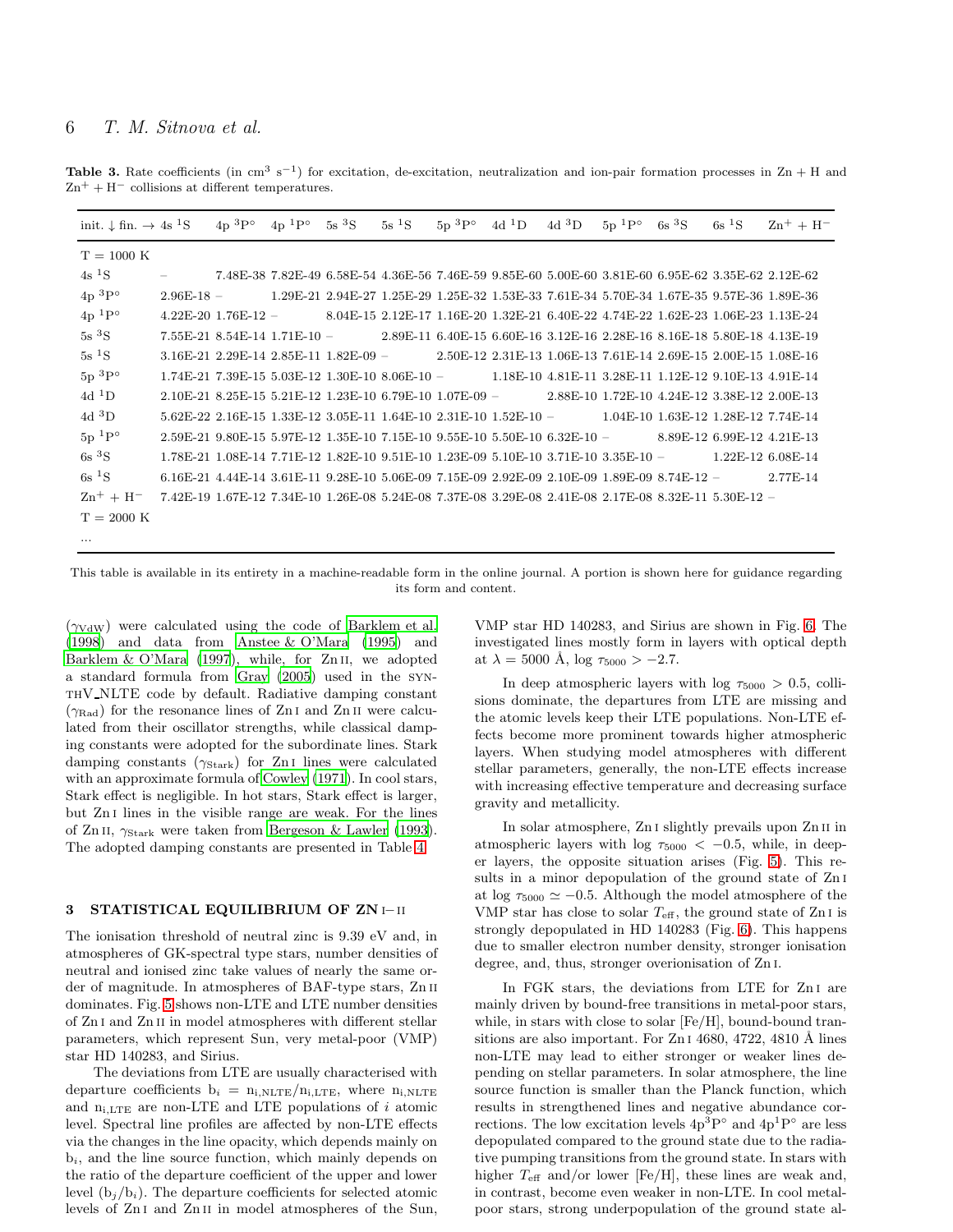<span id="page-6-1"></span>

| Ion | $\lambda$ , $\dot{A}$ transition               | $E_{\rm exc}$ , eV log gf ref. |                         |           |      | $log\gamma_{\rm Rad}$ $log\gamma_{\rm Stark}$ $log\gamma_{\rm VdW}$ |         |
|-----|------------------------------------------------|--------------------------------|-------------------------|-----------|------|---------------------------------------------------------------------|---------|
|     | Zn I 2138.573 $4s^1S - 4p^1P^{\circ} = 0$      |                                | 0.16 A75                |           | 8.85 | $-5.47$                                                             | $-7.64$ |
|     | Zn I 3075.895 $4s^1S - 4p^3P^{\circ} = 0$      |                                | $-3.85$ R12             |           | 4.58 | $-5.82$                                                             | $-7.86$ |
|     | Zn I 3302.583 $4p^3P^{\circ} - 4d^3D$ 4.03     |                                | $-0.02$ R <sub>12</sub> |           | 8.31 | $-4.78$                                                             | $-7.25$ |
|     | Zn I $4680.136$ $4p^3P^{\circ} - 5s^3S$ 4.01   |                                | $-0.85$ R12             |           | 8.01 | $-5.24$                                                             | $-7.30$ |
|     | Zn I 4722.153 $4p^3P^{\circ} - 5s^3S$ 4.03     |                                | $-0.37$ R12             |           | 8.00 | $-5.24$                                                             | $-7.30$ |
|     | Zn I $4810.528$ $4p^3P^{\circ} - 5s^3S$ $4.08$ |                                | $-0.15$ R12             |           | 7.98 | $-5.24$                                                             | $-7.30$ |
|     | Zn I 6362.338 $4p^1P^{\circ} - 4d^1D$ 5.80     |                                |                         | 0.14 BG80 | 7.74 | $-4.80$                                                             | $-7.30$ |
|     | Zn II 2025.484 $4s^2S - 4p^2P^{\circ} = 0$     |                                | $-0.03$ M06             |           | 8.61 | $-6.67$                                                             | $-7.90$ |
|     | Zn II 2062.001 $4s^2S - 4p^2P^{\circ} = 0$     |                                | $-0.30$ M06             |           | 8.59 | $-6.72$                                                             | $-7.90$ |

A75 = [Abjean \(1975](#page-13-8)), R12 = [Roederer & Lawler \(2012\)](#page-14-17), BG80 = [Biemont & Godefroid \(1980\)](#page-13-15), M06 = [Mayo et al. \(2006\)](#page-14-18)

ways results in weakened Zn i lines and positive non-LTE abundance corrections.

The levels of Zn<sub>II</sub> are overpopulated due to depopulation of Zn i levels. While in solar atmosphere this effect is small, it increases with decreasing metallicity and becomes prominent in metal-poor stars (see middle panels of Fig. [6](#page-7-1) and also Fig. [5\)](#page-7-0). An overpopulation of the ground state results in the line opacity increase and tends to strengthen resonance lines of  $\mathbb Z$ n II. However, the  $4p^2P^{\circ}$  level is more overpopulated compared to the ground state of Zn ii. This results in an increase in the line source function and tends to weaken resonance lines of Zn ii. Which effect prevails depends on stellar parameters and the line strength. For the resonance lines of Zn ii, non-LTE may lead to either positive or small in absolute value negative abundance corrections.

## <span id="page-6-0"></span>4 TESTING NON-LTE METHOD WITH THE REFERENCE STARS

We test our non-LTE abundance determination method with the Sun and three metal-poor stars with well-determined atmospheric parameters (Table [5\)](#page-9-1).

#### 4.1 Solar zinc abundance

Solar abundance was determined using the spectrum of the Sun as a star [\(Kurucz et al. 1984](#page-14-33)). The classical 1D model atmosphere with effective temperature  $T_{\text{eff}} = 5780 \text{ K}$ , surface gravity log g = 4.44, and microturbulent velocity  $\xi_t$  = 0.9 km s<sup> $-1$ </sup> was taken from the MARCS webpage<sup>[4](#page-6-2)</sup>.

Our solar zinc abundance relies on three lines of Zn i, namely,  $ZnI$  4722, 4810, and 6362 Å. We found an average log  $A_{\odot}{}^5 = -7.40 \pm 0.04$  $A_{\odot}{}^5 = -7.40 \pm 0.04$  $A_{\odot}{}^5 = -7.40 \pm 0.04$  and  $-7.45 \pm 0.02$  in LTE and non-LTE, respectively. The abundance error is calculated as the dispersion in the single line measurements around the mean  $\sigma = \sqrt{\Sigma(\log A - \log A_i)^2/(N-1)}$ , where N is a total number of lines. For the Sun, non-LTE leads to lower zinc abundance and better agreement between abundances

from different lines. Our non-LTE abundance is close to the meteoritic one log  $A_{\odot} = -7.43$  [\(Lodders 2021\)](#page-14-34).

We compare line-by-line solar LTE abundances and non-LTE abundance corrections with results of [Takeda et al.](#page-14-9) [\(2005](#page-14-9)). When using the same log gf values as adopted by T05, for Zn<sub>1</sub> 4722, 4810, and 6362 Å, we found log  $A_{\text{LTE}}$  $= -7.40, -7.40,$  and  $-7.45$ , respectively, while T05 found −7.43, −7.50, and −7.51 for the same lines. For Zn i 4722 and 4810 Å lines, a difference in the adopted in this study  $\xi_t$  $= 0.9 \text{ km s}^{-1}$  and 1.0 km s<sup>-1</sup> in T05 translates in abundance shift of 0.04 dex and partially explains the discrepancy between the two studies. The remaining minor discrepancy can be caused by using different solar observed spectra, continuum placement and line fitting procedure. As for the non-LTE abundance correction, the agreement between the two studies is good, given that the departures from LTE are small in the solar atmosphere and different atomic data were used in the non-LTE calculations. For Zn<sub>1</sub> 4722, 4810, and 6362 Å, we found  $\Delta_{NLTE} = -0.06, -0.08, \text{ and } -0.02, \text{ and } T05$  gives −0.05, −0.05, and 0.0, respectively.

#### 4.2 Zn i and Zn ii lines in VMP stars

For our analysis, we selected three VMP stars with well determined stellar parameters. Their effective temperatures are based on multiple photometric determinations and surface gravities – on accurate distances. These VMP stars are turn-off star HD 84937 with  $T_{\text{eff}}$ /log g/[Fe/H]/ $\xi_t$ = 6350/4.09/–2.18/1.7, subgiant HD 140283 (5780/3.70/– 2.43/1.3), and giant HD 122563  $(4600/1.40/-2.55/1.6)$ . They served as the reference stars in a number of non-LTE studies (for example, [Mashonkina et al. 2011,](#page-14-15) [2019](#page-14-35); [Bergemann 2011](#page-13-21); [Bergemann et al. 2017](#page-13-22); [Sitnova et al.](#page-14-36) [2016](#page-14-36)).

We adopted high resolution and high signal to noise ratio spectra in the visible range from the ESO UVESPOP survey [\(Bagnulo et al. 2003](#page-13-23)) and UV spectra derived at Space Telescope Imaging Spectrograph (STIS HST) from the Star-CAT catalogue of Thomas  $A$ yres<sup>[6](#page-6-4)</sup>.

For test calculations, we determined abundances from different lines of  $ZnI$  (2138, 3075, 3302, 4810 Å) and  $ZnII$  $(2025, 2062 \text{ Å})$  in HD 84937 and HD 140283 using different line formation scenarios:

<sup>4</sup> https://marcs.astro.uu.se/

<span id="page-6-3"></span><span id="page-6-2"></span><sup>&</sup>lt;sup>5</sup> Here  $\log A(X) = \log(N_X/N_{tot})$ , where N<sub>tot</sub> is a total number density; X I–X II means difference in abundance derived from lines of X I and X II, log  $A(X I)$ –log  $A(X II)$ . The abundances can be transformed to the scale relatively to the number of H atoms:  $\log \varepsilon = \log A + 12.04$ .

<span id="page-6-4"></span> $-$  LTE: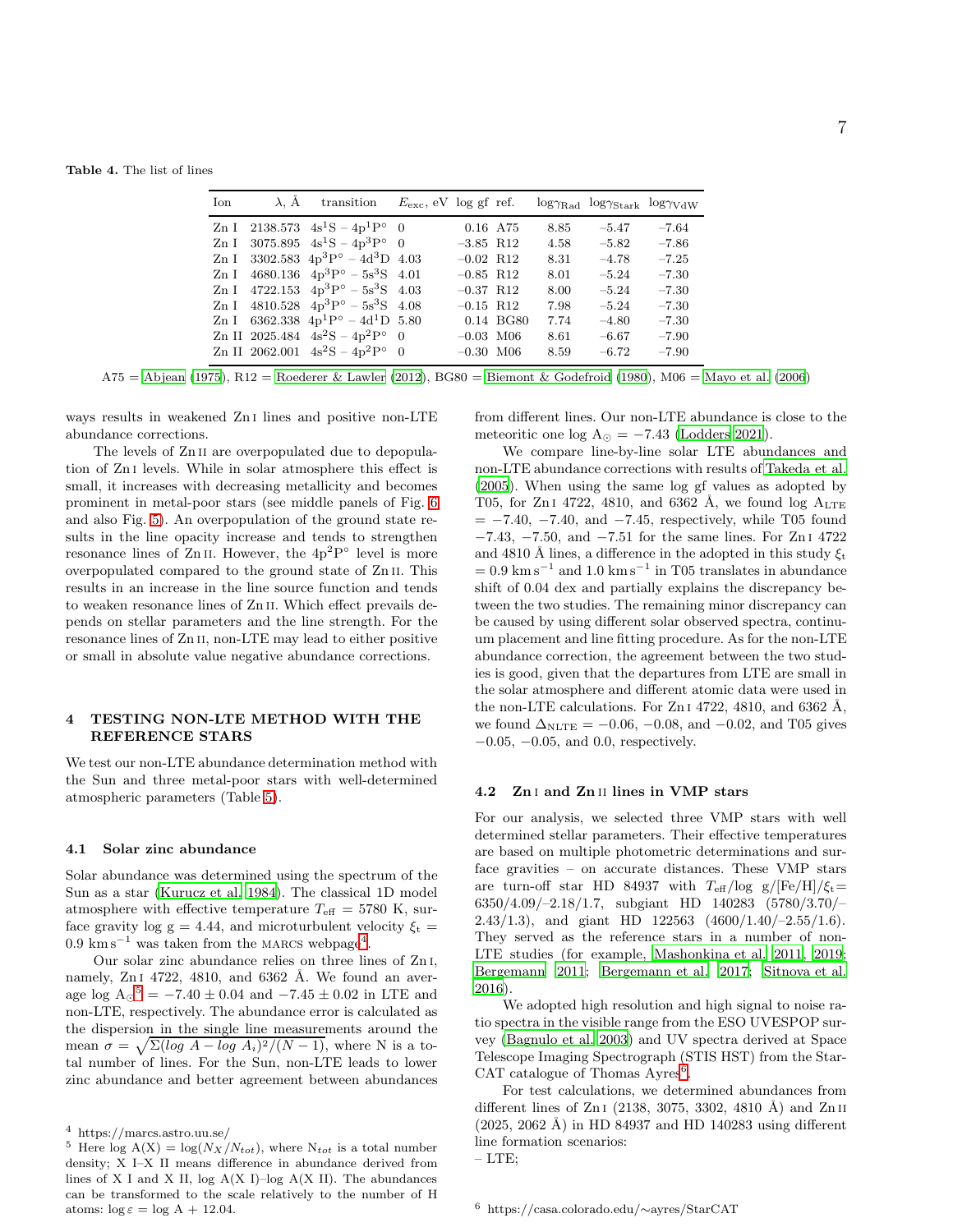<span id="page-7-1"></span><span id="page-7-0"></span>

Figure 5. Non-LTE and LTE number densities of Zn<sub>I</sub> and Zn<sub>II</sub> in model atmosphere of Sun (top panel), VMP star HD 140283 (middle panel), and Sirius (bottom panel). For each model,  $T_{\text{eff}}$ /log g/[Fe/H] are indicated.

– Non-LTE with electron collision rates calculated with approximate formulae as described in Sect. [2.1](#page-1-2) and neglecting inelastic collisions with hydrogen atoms;

– Non-LTE with electron collision rates calculated with approximate formulae and quantum-mechanical rate coefficients for hydrogenic collisions;

– Non-LTE with accurate quantum-mechanical data for electronic and hydrogenic collisions.

Fig. [7](#page-8-1) shows the abundances from individual lines in

Figure 6. Departure coefficients for selected atomic levels of Zn<sub>I</sub> and Zn<sub>II</sub> in model atmosphere of Sun (top panel), VMP star HD 140283 (middle panel), and Sirius (bottom panel). For each model,  $T_{\text{eff}}$ /log g/[Fe/H] are indicated.

HD 84937 and HD 140283 derived in different line formation scenarios. In HD140283, the LTE abundance difference between any lines does not exceed 0.3 dex. LTE abundances from the subordinate lines of Zn i agree well, while the resonance line Zn  $I$  2138 Å and the forbidden Zn  $I$  3075 Å line provides 0.15 dex lower and higher LTE abundance, respectively, compared to the other Zn i lines. The observed spectrum of HD 84937 does not cover the forbidden Zn  $13075$  Å line, and LTE abundances between different zinc lines agree within 0.07 dex.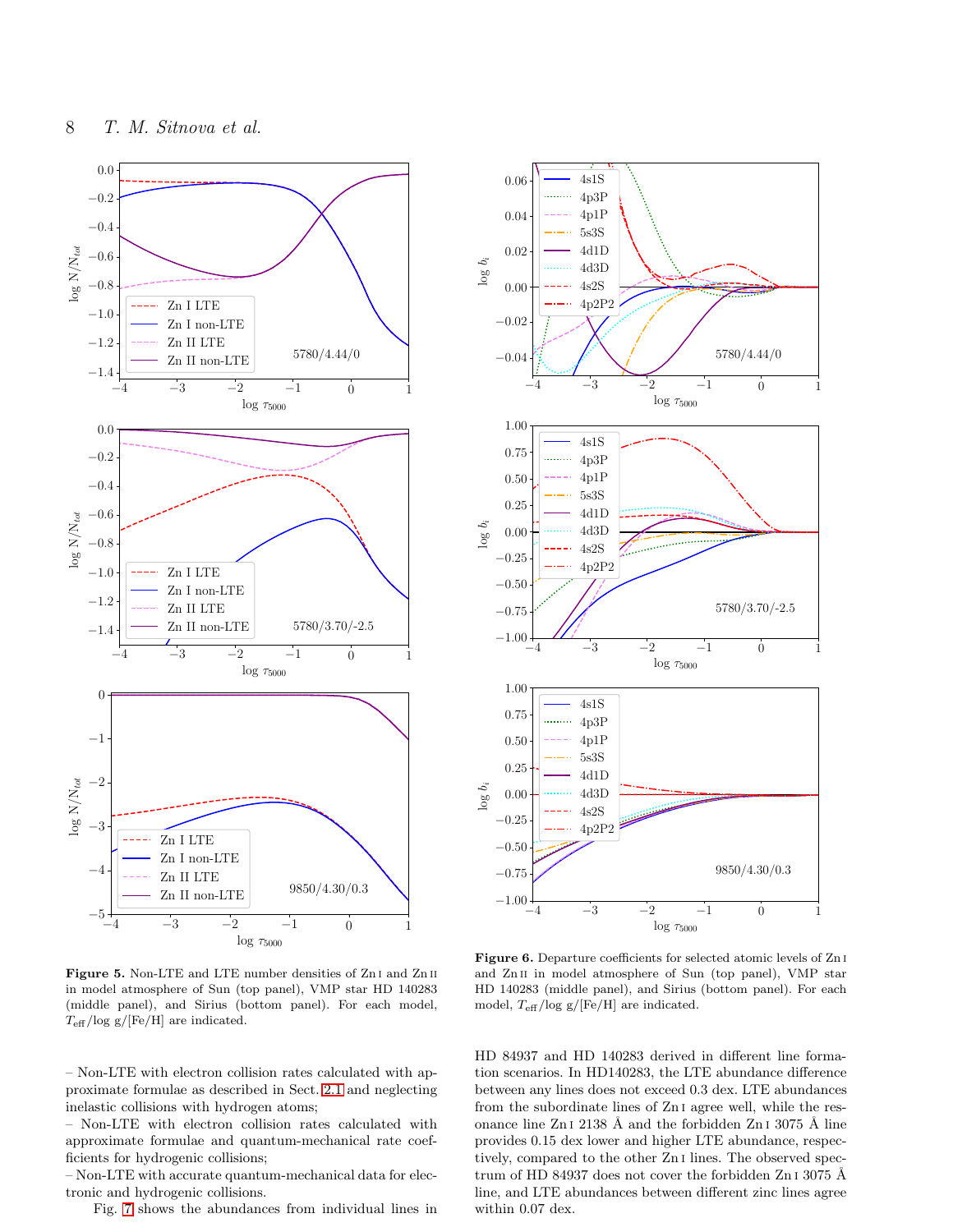In non-LTE, when neglecting inelastic collisions with H atoms and using approximate electron collision rates, the departures from LTE are huge, and the non-LTE abundance correction for the resonance Zn i 2138 Å line  $\Delta_{\text{NLTE}} = 0.53$ and 0.61 dex in HD 84937 and HD 140283, respectively. For the subordinate  $ZnI$  3302 and 4810 Å lines, the corrections are smaller: 0.35 and 0.30 dex in HD 84937 and 0.37 and 0.32 dex in HD140283.

In the investigated stars, Zn II is the majority species, and non-LTE abundance corrections for the Zn ii resonance lines do not exceed 0.08 dex in absolute value in any non-LTE line formation scenario. The Zn II 2025 and 2062 Å resonance lines belong to the same multiplet, however, in HD 140283 and HD 84937, Zn II 2025 Å provides 0.1 dex higher abundance compared to the  $Zn$  II 2062 Å line, either in LTE or non-LTE. The abundance from  $Zn$  II 2025  $\AA$  can be uncertain due to blending with Fe<sub>I</sub>, N<sub>i</sub><sub>I</sub>, Cu<sub>II</sub>, and C<sub>r<sub>II</sub></sub> lines. When fitting the line profile, we varied abundances of the above elements, however, the continuum placement can be unreliable due to overlapping wings of the lines. We prefer to keep the abundance from this line as a sanity check due to the small number of zinc lines.

Including quantum-mechanical rate coefficients for inelastic collisions with H atoms decreases the departures from LTE, which results in a decrease of 0.2 dex in  $\Delta_{NLTE}$  for all lines Zn i of in the two stars.

When using accurate electronic collision rates based on R-matrix calculations of [Zatsarinny & Bartschat \(2005](#page-14-20)), the non-LTE effects for the Zn i resonance line decreases even more, and  $\Delta_{NLTE}(2138) = 0.19$  and 0.14 dex in HD 140283 and HD 84937, respectively. For the subordinate lines Zn i  $3302$  and  $4810$  Å, the changes are minor.

The latter non-LTE line formation scenario is our final one, and, for this case, the derived non-LTE abundances from different lines are presented in Table [5.](#page-9-1) In this scenario, non-LTE abundances from Zn i 2138, 3302, and 4810 Å are found to be consistent within 0.13 dex and 0.16 dex in HD 84937 and HD 140283, respectively. Either in LTE or in non-LTE, the abundance from the forbidden  $ZnI$  3075 Å line in HD 140283 is higher compared to the other lines.

For HD 140283, we estimated an impact of uncertainties in  $T_{\text{eff}}$ , log g, and  $\xi_t$  on abundances from different lines (Table [5\)](#page-9-1). We adopted  $\Delta T_{\text{eff}} = 50 \text{ K}$  [\(Karovicova et al.](#page-14-37) [2018](#page-14-37)),  $\Delta$  log g = 0.05 dex, and  $\Delta \xi_t = 0.2$  km s<sup>-1</sup> [\(Mashonkina et al. 2019](#page-14-35)). The above changes lead to abundance shifts of less than 0.08 dex in absolute value and cannot cancel the discrepancy between the  $ZnI$  3075 Å line and other lines.

For HD 122563, we determined zinc abundance from the forbidden  $Zn I 3075 A$  line and  $Zn I 4722$  and  $4810 A$  lines in LTE and non-LTE, using the latter scenario. The UV spectrum of this star does not cover Zn ii lines. The subordinate lines give very similar non-LTE abundances log  $A = -9.90$ and  $-9.91$ , while lower log A =  $-10.08$  was found from the forbidden line. This behaviour is different compared to the HD 140283. We do not recommend to adopt the forbidden  $ZnI$  3075 Å line for zinc abundance determination neither in non-LTE, nor in LTE.

As for the Zn<sub>I</sub> – Zn<sub>II</sub> ionisation balance in HD 84937 and HD 140283, for each star, the average abundances from the two ionization stages agree within 0.08 dex either in LTE or non-LTE. For both stars, non-LTE leads to 0.17 dex high-

<span id="page-8-1"></span>

Figure 7. Zinc abundances from different lines of Zn<sub>I</sub> (2138, 3075, 3302, 4810 Å) and Zn II (2025, 2062 Å) in HD 84973 (top panel) and HD 140283 (bottom panel) at different line formation scenarios: LTE (dashes), non-LTE with neglecting H collisions and approximate electronic collisions (crosses), non-LTE with quantum-mechanical H collisions and approximate electronic collisions (triangles), non-LTE with quantum-mechanical data for H and e collisions (squares). See text for details.

er abundance for Zn i, while, for Zn ii, the non-LTE abundance is 0.06 dex and 0.03 dex higer ain HD 84937 and HD 140283, respectively. Here, we excluded the Zn<sub>I</sub> 3075 Å line, when calculating the average abundance from Zn i. We found this line is an unreliable abundance indicator and we do not recommend to apply it in abundance analysis either in LTE or non-LTE.

We calculated the non-LTE abundance correction for the  $ZnI$  2138 Å line detected by [Ezzeddine et al. \(2019](#page-13-7)) in the UV spectrum of hyper metal-poor star HE1327-2326. LTE zinc abundance determination together with non-LTE iron abundances results in  $[Zn/Fe] = 0.80$  [\(Ezzeddine et al.](#page-13-7) [2019](#page-13-7)). The extremely low metallicity  $[Fe/H] = -5.2$  together with high enough  $T_{\text{eff}}$  = 6180 K and low log g = 3.7 [\(Frebel et al. 2005\)](#page-14-38) results in dramatic departures from LTE, and  $\Delta_{NLTE} = 1.03$  dex for Zn I 2138 Å line.

## <span id="page-8-0"></span>5 BAF TYPE STARS

We determine zinc abundance in a sample of BAF-spectral type stars with well-determined stellar parameters. For these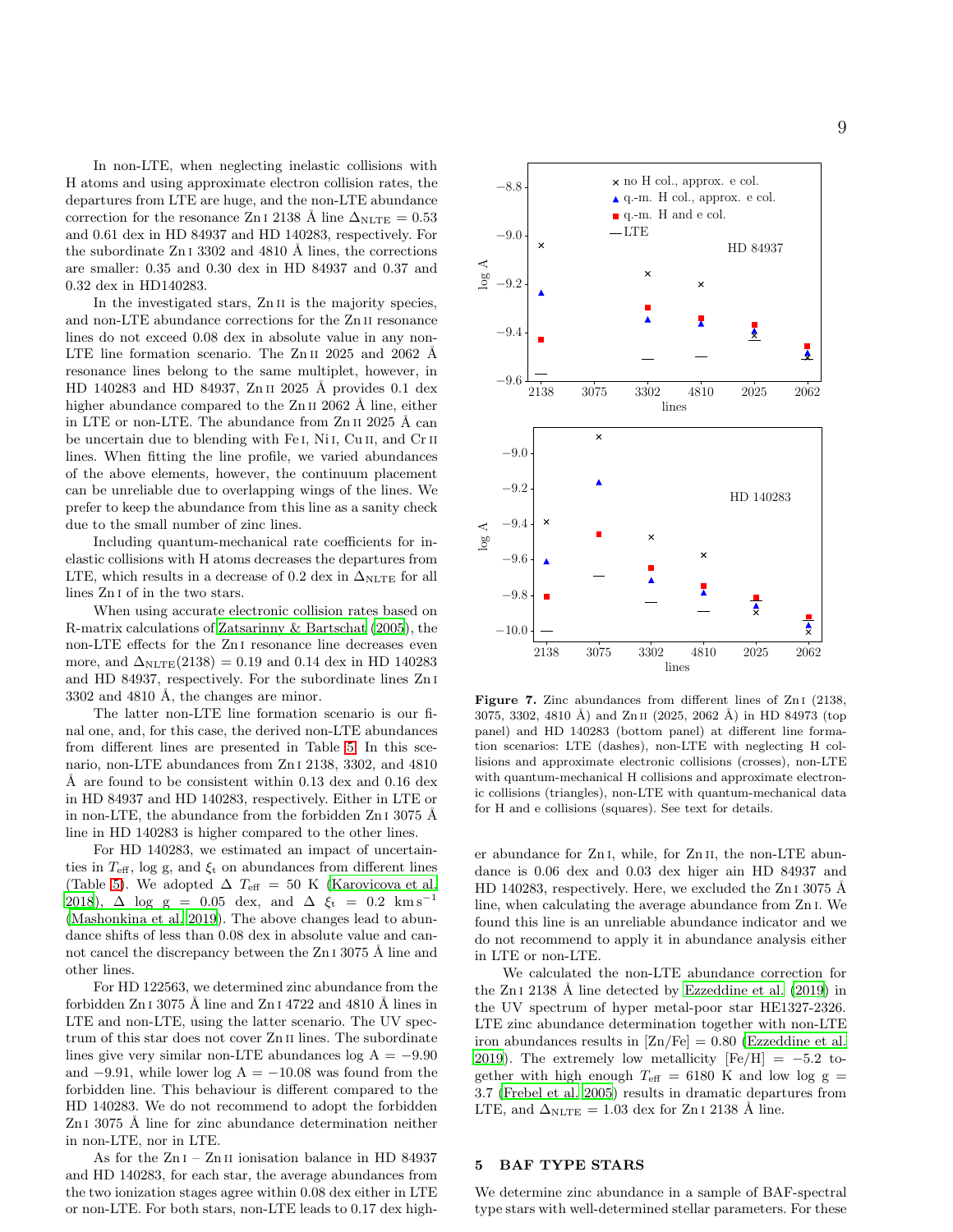stars, the non-LTE abundance determination was performed for a number of chemical elements, see [Mashonkina et al.](#page-14-39) [\(2020](#page-14-39), hereafter MR20) for details. For the summary of stellar parameter determination and description of high quality observed spectra adopted for abundance determination of the BAF stars we refer the reader to MR20. We also determined zinc abundance in Procyon, which is missing in MR20. For Procyon, we adopted stellar parameters from [Ryabchikova et al. \(2016](#page-14-40)), and we refer a reader to this paper for details on atmospheric parameter determination and the description of the observed spectra.

For the BAF sample stars, we determine Zn abundance from the 4680, 4722, 4810 Å lines. From one to three lines were adopted depending on their strength in the observed spectra. The derived LTE and non-LTE abundances are presented in Table [6.](#page-9-2)

The two coolest stars, HD 32115 and Procyon, are deficient in Zn in both LTE and non-LTE calculations, like the close-to-solar metallicity G dwarfs studied in Sect. [6.](#page-9-0)

In contrast, the hotter A and late B-type stars are enhanced in Zn already in LTE and even more in non-LTE. The two of them, Sirius and HD 72660, are known as metallicline (Am) stars and reveal a steep growth of abundances of the heavy elements beyond Fe (MR20, their Fig. 4). Their high values of  $[Zn/H] \simeq 1$  lie well in their element abundance patterns.

The remaining three stars, HD 145788, HD 73666, and 21 Peg, reveal similar overabundances of Zn relative to Fe, with  $[Zn/Fe]_{\text{non-LTE}} = 0.22, 0.29, \text{ and } 0.34, \text{ respectively.}$ They have different metallicities because formed in the environments of different chemical composition, but very similar element abundance patterns, which resemble that for the superficially normal stars (see MR20 for a discussion and references). As found by MR20, in the superficially normal stars, the non-LTE abundances of the chemical elements from carbon to iron are consistent within 0.1 dex with either solar (for the Galactic field stars) or scaled solar (for the star HD 73666 in the Praesepe open cluster) abundances, however, the heavy elements Sr, Zr, Ba, and Nd reveal supersolar abundances. For example, in our hottest and Galactic field star 21 Peg,  $[Sr/H] = 0.59$ ,  $[Zr/H] = 0.35$ ,  $[Ba/H] = 0.98$ , and  $[Nd/H] = 0.48$ . The obtained high abundances of Zn support the abundance trends found by MR20.

## <span id="page-9-0"></span>6 ZINC ABUNDANCE IN THE SAMPLE OF FGK DWARFS IN A WIDE METALLICITY RANGE

The FGK sample stars are listed in Table [7](#page-11-0) together with their stellar atmosphere parameters taken from our previous studies [\(Sitnova et al. 2015](#page-14-14); [Mashonkina et al. 2019,](#page-14-41) [2003](#page-14-42)). The stars cover the  $-2.5 \leq$  [Fe/H]  $\leq 0.2$  metallicity range. [Sitnova et al. \(2015](#page-14-14)) and [Mashonkina et al. \(2019](#page-14-41)) determined atmospheric parameters with a common method, which is based on photometric  $T_{\text{eff}}$  and distance-based log g (see the above papers for the details). [Mashonkina et al.](#page-14-42) [\(2003](#page-14-42)) also determined distance-based log g, while  $T_{\text{eff}}$  was derived from fitting the Balmer line wings.

High-resolution ( $\lambda/\Delta\lambda > 45000$ ) spectra with a signalto-noise ratio  $S/N > 60$  were obtained at the 3-m telescope of the Lick Observatory with the Hamilton spectrograph

<span id="page-9-1"></span>Table 5. LTE and non-LTE line-by-line zinc abundances in the reference stars

|             |          |                                                               | ZnI  |                          |                                         |                          |                         | Zn 11 |
|-------------|----------|---------------------------------------------------------------|------|--------------------------|-----------------------------------------|--------------------------|-------------------------|-------|
| Lines:      |          | 2138 3075 3302                                                |      | 4722                     |                                         |                          | 4810 6362 $2025^b$ 2062 |       |
|             |          |                                                               |      | Sun, $5780/4.44/0.0/0.9$ |                                         |                          |                         |       |
| LTE         |          |                                                               |      |                          | $- -7.37 -7.39 -7.44$                   |                          |                         |       |
| <b>NLTE</b> |          |                                                               |      |                          | $ -7.43$ $-7.47$ $-7.46$                |                          |                         |       |
|             |          |                                                               |      |                          | HD 122563, $4600/1.43/-2.55/1.6$        |                          |                         |       |
| LTE         |          | $ -10.14$ $ -10.04$ $-10.04$ $-$                              |      |                          |                                         |                          |                         |       |
| <b>NLTE</b> |          | $-$ -10.08 $-$ -9.90                                          |      |                          | $-9.91$                                 | $\overline{\phantom{m}}$ |                         |       |
|             |          |                                                               |      |                          | HD 84937, $6350/4.09/-2.12/1.7$         |                          |                         |       |
| LTE         | $-9.57$  |                                                               |      |                          | $-9.51 -9.50$                           |                          | $ -9.43$ $-9.51$        |       |
| NLTE        |          | $-9.43 = -9.30 = -9.34$                                       |      |                          |                                         |                          | $-$ -9.37 -9.45         |       |
|             |          |                                                               |      |                          | HD 140283, 5780/3.70/-2.46/1.6          |                          |                         |       |
| LTE.        | $-10.00$ |                                                               |      |                          | $-9.69$ $-9.84$ $-9.89$ $-9.83$ $-9.94$ |                          |                         |       |
| NLTE        | $-9.81$  |                                                               |      |                          | $-9.46$ $-9.65$ $-9.75$                 |                          | $-9.81 -9.92$           |       |
|             |          | Abundance shifts caused by changes in parameters of HD 140283 |      |                          |                                         |                          |                         |       |
| 5730        | $-0.05$  |                                                               |      |                          | $-0.05$ $-0.02$ $ -0.02$                |                          | 0.05                    | 0.02  |
| 3.65        |          | $0.01 \quad -0.01$                                            |      |                          | $-0.01$ $-0.01$ $-0.03$ $-0.04$         |                          |                         |       |
| $1.4\,$     | 0.01     | 0.01                                                          | 0.00 | $=$                      | 0.00                                    | $\sim$                   | 0.07                    | 0.08  |

<span id="page-9-2"></span> $\boldsymbol{b}$ - Zn II 2025 Å is blended and should be considered with a caution.

Table 6. Atmospheric parameters and the average [Zn/H] in BAF sample stars

| Star                                                               |            |                                                                         |                          |  |             | $T_{\text{eff}}$ log g [Fe/H] $\xi_t$ N <sub>I</sub> [Zn/H] <sub>LTE</sub> [Zn/H] <sub>NLTE</sub>                                                                                                                                |
|--------------------------------------------------------------------|------------|-------------------------------------------------------------------------|--------------------------|--|-------------|----------------------------------------------------------------------------------------------------------------------------------------------------------------------------------------------------------------------------------|
| Procyon<br>HD 32115<br>HD 73666<br>HD 72660<br>HD 145788<br>Sirius | 6590       | - 3.95<br>7250 4.20<br>9380 3.78<br>9700 4.09<br>9750 3.70<br>9850 4.30 | $0.67$ 1.8<br>$0.52$ 1.3 |  | 1 0.55 0.74 | $-0.02$ 1.8 3 $-0.15 \pm 0.08$ $-0.13 \pm 0.10$<br>$0.09\ 2.3\quad 2-0.38\pm 0.01-0.25\pm 0.01$<br>$0.24$ 1.8 2 $0.34 \pm 0.01$ $0.53 \pm 0.01$<br>3 $0.87 \pm 0.04$ $1.02 \pm 0.04$<br>$0.30\ 1.8\ 3\ 0.84\pm0.02\ 0.99\pm0.02$ |
| $21$ Peg                                                           | 10400 3.55 |                                                                         | $0.05\;0.5\;1$           |  | 0.21        | 0.39                                                                                                                                                                                                                             |

or taken from the  $UVES^7$  $UVES^7$  and  $ESPaDOnS^8$  $ESPaDOnS^8$  archives. We also used the spectra obtained at the 2.2-m telescope of the Calar Alto Observatory with the FOCES spectrograph and provided by K. Fuhrmann.

We employed  $\text{Zn}$  i 4722, 4810, and 6362 Å lines for zinc abundance determination in FGK dwarfs. When fitting the Zn I 6362 Å line, the Ca I 6362 Å autoionisation line was taken into account and fitted by an increase in Van Der Waals damping constant. The derived differential LTE and non-LTE abundance ratios are presented in Table [7](#page-11-0) and Fig. [8.](#page-10-1) Our zinc abundances are derived from the line-by-line differential approach with respect to the Sun.

Metal-poor stars with  $-2.5 <$  [Fe/H]  $< -1.2$  show a decrease from  $[Zn/Fe]_{NLTE} = 0.3$  to 0. In the  $-1.2 < [Fe/H]$  $< -0.5$  metallicity range, the thick disk stars show an increase in  $\rm [Zn/Fe]_{NLTE}$  from 0 to 0.3 dex. Our thin disk stars span  $-0.7 <$  [Fe/H]  $< 0.2$  and show a decrease in [Zn/Fe] from 0.2 to  $-0.2$ . The close-to-solar metallicity stars have  $[Zn/Fe] = -0.1$ , on average.

We compared the derived [Zn/Fe] trend with predictions of [Kobayashi et al. \(2020\)](#page-14-43). Their chemical evolution model reproduces a decrease in [Zn/Fe] for  $[Fe/H] > -0.5$ . For the lower metallicities, the observed dip at [Fe/H]  $\simeq$ −1.2 and an uprising trend with decreasing [Fe/H] are not

<sup>7</sup> http://archive.eso.org/eso/eso archive main.html

<span id="page-9-4"></span><span id="page-9-3"></span><sup>8</sup> http://www.cadc-ccda.hia-iha.nrc-cnrc.gc.ca/en/search/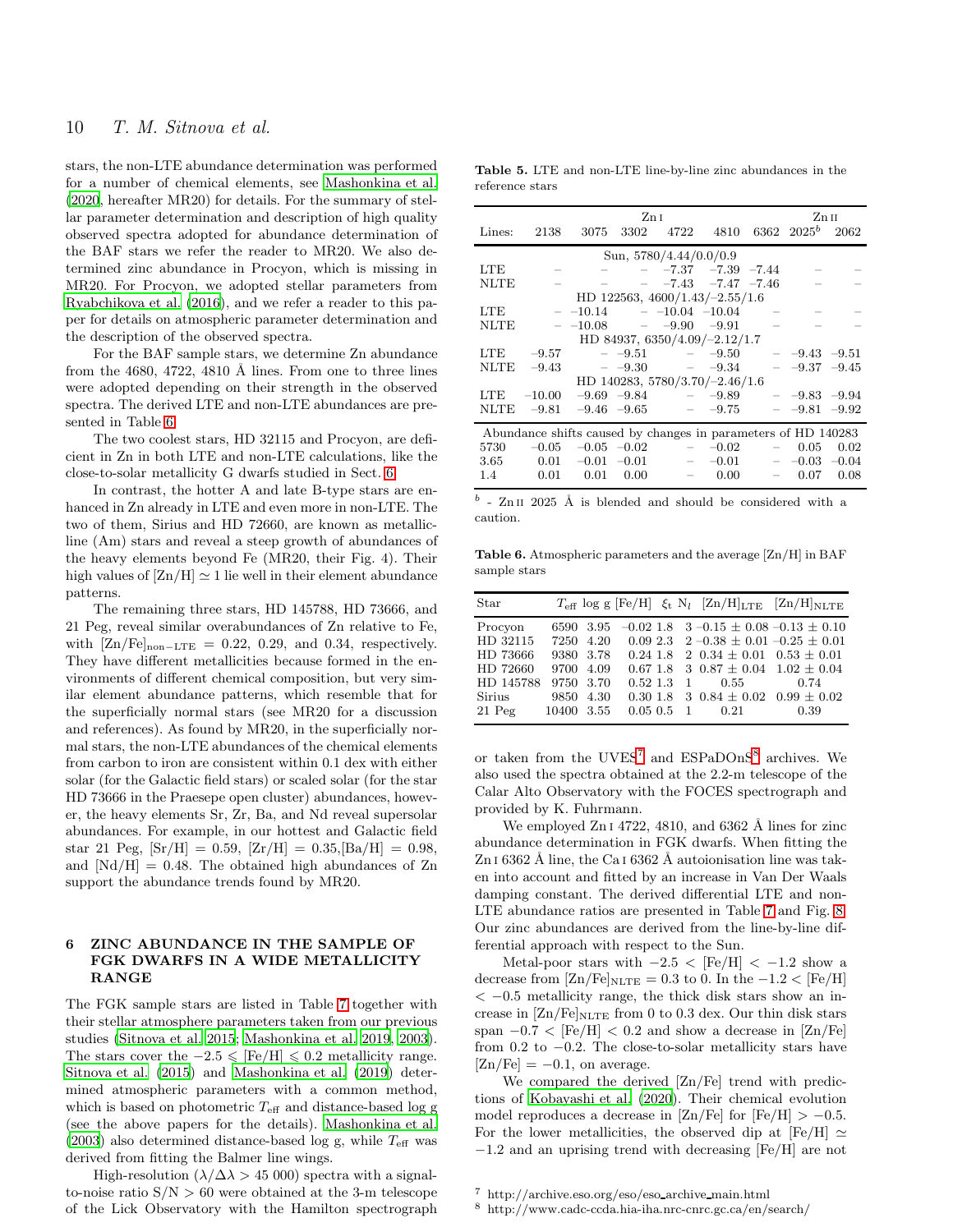reproduced by the model. The derived trend argues for zinc production in the most massive stars and metallicity dependent yields.

A number of studies (for example, [Bensby et al. 2003;](#page-13-1) [Mikolaitis et al. 2017](#page-14-11)) concluded that the observed [Zn/Fe] – [Fe/H] trend is similar to [ $\alpha$ /Fe]. However, we found that zinc and magnesium abundances do not follow each other (see Fig [8\)](#page-10-1). To make sure that the zinc abundance does not behave like the  $\alpha$ -element abundances, we plotted, for the comparison, the [Zn/Mg] and [Ti/Mg] abundance ratios for our sample stars, using the Mg<sub>I</sub> and Ti<sub>II</sub> abundances derived by [Zhao et al. \(2016](#page-14-44)), [Mashonkina et al. \(2019](#page-14-41)), and [Mashonkina et al. \(2003](#page-14-42), , only the Mg abundances). For the stars from [Mashonkina et al. \(2003](#page-14-42)), we evaluated [Ti/H] from a differential LTE abundance analysis of the Ti II 5336  $\check{A}$  line.

We found subsolar  $[Zn/Mg]$  in our sample stars. Moreover,  $[Zn/Mg]$  trend is not flat: in stars with  $-1.5 < [Fe/H]$  $<-0.7$ , an enhancement in zinc is smaller compared to magnesium enhancement, which results in a dip in [Zn/Mg] – [Fe/H] trend. To confirm that, in our sample stars,  $\alpha$ elements follow each other, we present  $[Ti/Mg] - [Fe/H]$ trend (Fig. [8\)](#page-10-1) based on our earlier studies of the same sample stars [\(Zhao et al. 2016;](#page-14-44) [Mashonkina et al. 2019](#page-14-41), [2003](#page-14-42)).  $[Ti/Mg] - [Fe/H]$  trend is flat, with  $[Ti/Mg] \simeq 0$  throughout all metallicity range. This confirms that  $\alpha$ -elements follow each other, but this is not the case for zinc. We also note that, for solar metallicity stars, a scatter in [Zn/Mg] is larger compared to that for [Ti/Mg]. This argues for a diversity in zinc abundance in stars with close to solar [Fe/H] and different production site for  $\alpha$ -elements and zinc.

## <span id="page-10-0"></span>7 A GRID OF THE NON-LTE ABUNDANCE CORRECTIONS

We calculated the non-LTE abundance corrections for cool and hot stars using MARCS and LLMODELS model atmosphere grids, respectively. For cool stars, our grid contains non-LTE abundance corrections for the seven lines of Zn i and the two resonance lines of Zn II in the following range of stellar parameters: 5000 K  $\leq T_{\text{eff}} \leq 6500$  K with a step of 250 K, 3.0  $\leq$  log g  $\leq$  5.0 with a step of 0.5 dex,  $-4 \leq$  $[Fe/H] \leq 0.5$  with a step of 0.5 dex, and  $\xi_t= 1$  km s<sup>-1</sup>. For non-LTE corrections in a grid of MARCS model atmospheres, we adopted different [Zn/Fe] ratios taking into account the Galactic chemical evolution trend. We assume  $[Zn/Fe] = -0.1$  at  $[Fe/H] \ge 0$ ,  $[Zn/Fe] = 0$  at  $[Fe/H] =$  $-0.25$ ,  $[Zn/Fe] = 0.1$  for  $[Fe/H] = -0.5$ , and  $[Zn/Fe] =$ 0.2 for models with  $[Fe/H] \le -0.75$ . To estimate an impact of the adopted [Zn/Fe] on the non-LTE corrections, we performed non-LTE calculations for model atmosphere with  $T_{\text{eff}}$ /log g/ [Fe/H] = 5500 /4.0 /−2 with [Zn/Fe] = 0. In this case, we found  $\Delta_{NLTE}(4810) = 0.095$ , which is similar to our correction  $\Delta_{\text{NLTE}}(4810) = 0.09$  found with  $[\text{Zn/Fe}] = 0.2$ .

For hot stars, our grid of non-LTE corrections spans in the following range of stellar parameters: 6600 K  $\leq T_{\text{eff}}$  $\leq$  11000 K with a step of 200 K for  $T_{\text{eff}} \leq$  10000 K and 250 K for higher  $T_{\rm eff}$ s, 3.0  $\leqslant$  log g  $\leqslant$  5.0 with a step of 0.2 dex,  $-0.5 \leq$  [Fe/H]  $\leq 0.5$  with a step of 0.5 dex, and  $\xi_t$ =  $2 \text{ km s}^{-1}$ . The calculations were performed with  $\text{Zn/Fe}$  = 0.

<span id="page-10-1"></span>

Figure 8. Galactic abundance trends for [Zn/Fe] (top panel), [Zn/Mg] (middle panel), and [Ti/Mg] (bottom panel, for comparison). Halo, thick, and thin disk stars are shown with squares, triangles, and circles, respectively. Non-LTE and LTE abundance ratios are shown with filled and open symbols, respectively. Dotted line shows the Galactic trend predicted by [Kobayashi et al.](#page-14-43) [\(2020](#page-14-43)).

Although we do not analyse Zn ii lines in our sample hot stars, in the literature, there are studies based on Zn ii UV lines [\(Sadakane et al. 1988](#page-14-45); [Smith 1994](#page-14-46)). Therefore, we provide the non-LTE corrections for these lines. In A type stars, Zn II dominates, and, for the resonance Zn II lines, non-LTE corrections are small. For example, for model atmosphere with  $T_{\text{eff}} = 11000 \text{ K}$ , log g = 3, [Fe/H] = 0.0,  $\Delta_{\text{NLTE}}(2025,$  $2062$ ) = 0.06 dex, and the corrections are smaller for model atmospheres with lower  $T_{\text{eff}}$  and larger log g. Thus, the re-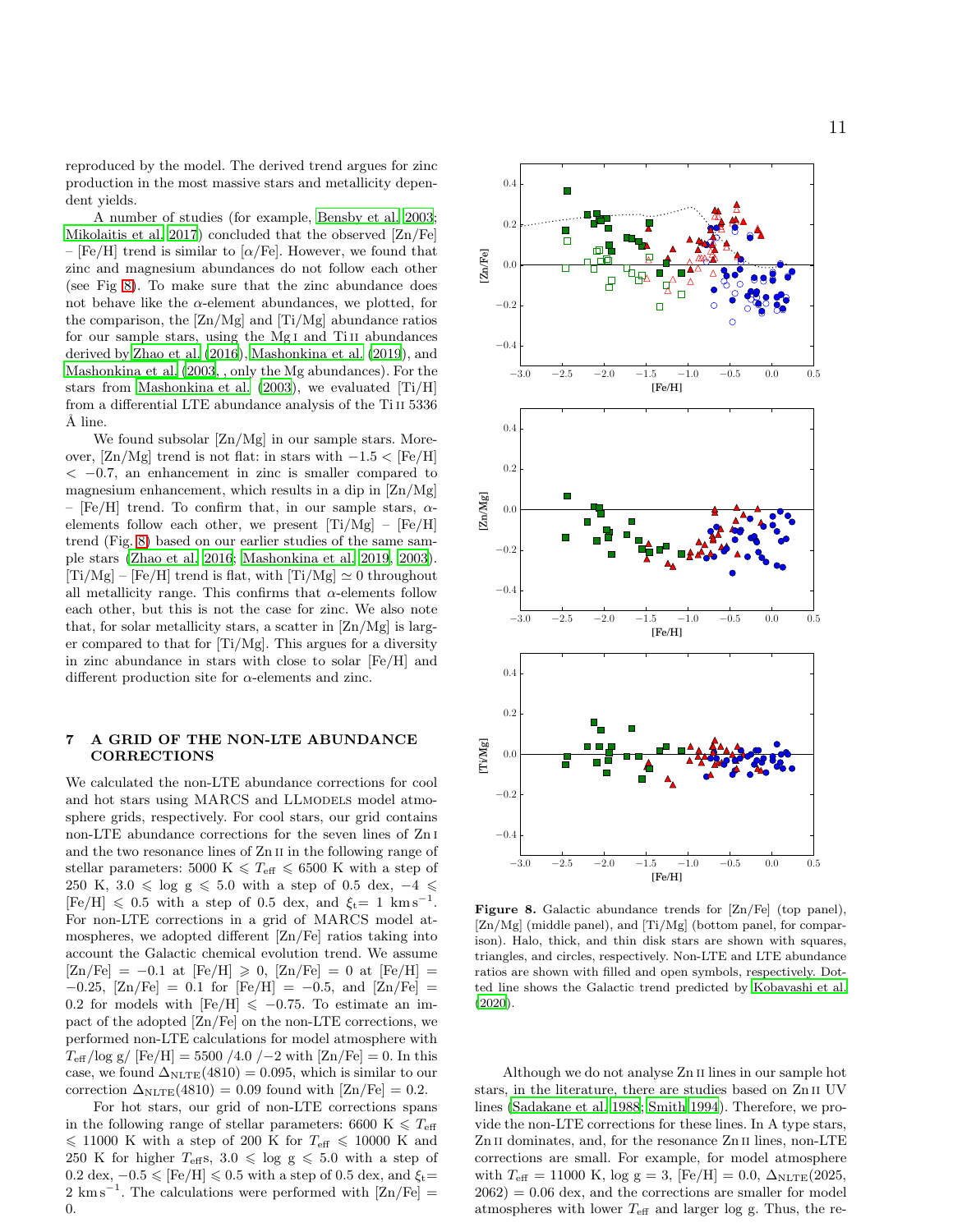<span id="page-11-0"></span>Table 7. Stellar atmosphere parameters and zinc abundance ratios in the sample of dwarfs

| HD, BD $T_{\text{eff}}$ , log g [Fe/H] |                   |              |                       |                |                                                                   |                                                                                                      | $\xi_t$ pop. type $[Zn/H]_{\text{LTE}}$ $[Zn/H]_{\text{NLTE}}$ N <sub>1</sub> |                                           |                                |
|----------------------------------------|-------------------|--------------|-----------------------|----------------|-------------------------------------------------------------------|------------------------------------------------------------------------------------------------------|-------------------------------------------------------------------------------|-------------------------------------------|--------------------------------|
|                                        | Κ                 |              |                       | $km s^{-1}$    |                                                                   |                                                                                                      |                                                                               |                                           |                                |
|                                        |                   |              |                       |                | Atmospheric parameters from Mashonkina et al. (2019):             |                                                                                                      |                                                                               |                                           |                                |
| 10519                                  | 3795 5475<br>5740 | 3.85<br>4.01 | $-0.61$<br>$-0.64$    | 1.1            |                                                                   | 1.0 Thick disk $-0.42 \pm 0.05 -0.40 \pm 0.04$<br>Thick disk $-0.40 \pm 0.08$ $-0.37 \pm 0.04$       |                                                                               | 3<br>3                                    |                                |
| 18757                                  | 5650              | 4.30         | $-0.34$               |                |                                                                   | 1.0 Thick disk $-0.12 \pm 0.06 -0.12 \pm 0.06$                                                       |                                                                               | 3                                         |                                |
| 32923                                  | 5710              | 4.03         | $-0.26$               |                |                                                                   | 1.2 Thin disk $-0.11 \pm 0.03 -0.12 \pm 0.04$                                                        |                                                                               | 3                                         |                                |
| 40397<br>55575                         | 5550<br>5960      | 4.39<br>4.29 | $-0.17$<br>$-0.37$    |                |                                                                   | 1.0 Thick disk $0.01 \pm 0.05$<br>1.2 Thin disk $-0.36 \pm 0.01 -0.34 \pm 0.02$                      | $0.00 \pm 0.06$                                                               | 3<br>3                                    |                                |
| 64606                                  | 5280              | 4.63         | $-0.68$               |                |                                                                   | 1.0 Thick disk $-0.64 \pm 0.07 -0.60 \pm 0.04$                                                       |                                                                               | 3                                         |                                |
| 65583                                  | 5315              | 4.50         | $-0.68$               |                |                                                                   | 0.8 Thick disk $-0.44 \pm 0.13$ $-0.41 \pm 0.10$                                                     |                                                                               | 3                                         |                                |
| 68017                                  | 5615              | 4.41         | $-0.43$               |                |                                                                   | 0.9 Thick disk $-0.21 \pm 0.03 -0.20 \pm 0.03$                                                       |                                                                               | 3                                         |                                |
| 69611<br>102158                        | 5940<br>5800      | 4.17<br>4.24 | $-0.60$<br>$-0.47$    |                |                                                                   | 1.2 Thick disk $-0.42 \pm 0.05$ $-0.38 \pm 0.02$<br>1.1 Thick disk $-0.26 \pm 0.06 -0.25 \pm 0.04$   |                                                                               | 3<br>3                                    |                                |
| 112758                                 | 5260              | 4.54         | $-0.44$               |                |                                                                   | 0.7 Thin disk $-0.27 \pm 0.06 -0.25 \pm 0.05$                                                        |                                                                               | 3                                         |                                |
| 114762                                 | 5930              | 4.18         | $-0.71$               |                |                                                                   | 1.2 Thick disk $-0.66 \pm 0.03$ $-0.61 \pm 0.03$<br>0.7 Thick disk $-0.14 \pm 0.09$ $-0.12 \pm 0.08$ |                                                                               | 3                                         |                                |
| 132142<br>135204 5420                  | 5100              | 4.47<br>4.44 | $-0.42$<br>$-0.13$    |                |                                                                   | 0.9 Thick disk $0.02 \pm 0.07$                                                                       | $0.02 \pm 0.08$                                                               | 3<br>3                                    |                                |
| 144579                                 | 5250              | 4.49         | $-0.66$               |                |                                                                   | 0.8 Thin disk $-0.52 \pm 0.04 -0.48 \pm 0.03$                                                        |                                                                               | $\overline{c}$                            |                                |
| 184499                                 | 5745              | 4.07         | $-0.54$               |                |                                                                   | 1.2 Thick disk $-0.45 \pm 0.09 -0.43 \pm 0.06$                                                       |                                                                               | 3                                         |                                |
| 201891                                 | 5900              | 4.29         | $-0.97$               |                |                                                                   | 1.2 Thick disk $-1.05 \pm 0.06 -0.99 \pm 0.03$                                                       |                                                                               | 3                                         |                                |
| 221830<br>222794 5600                  | 5770              | 4.14<br>3.90 | $-0.41$<br>$-0.70$    |                |                                                                   | 1.2 Thick disk $-0.37 \pm 0.05$ $-0.36 \pm 0.04$<br>1.2 Thick disk $-0.59 \pm 0.09 -0.56 \pm 0.05$   |                                                                               | 3<br>3                                    |                                |
|                                        |                   |              |                       |                | Atmospheric parameters from Sitnova et al. (2015):                |                                                                                                      |                                                                               |                                           |                                |
| 19373 6045                             |                   | 4.24         | 0.10                  |                | 1.2 Thin disk                                                     | $0.11\,\pm\,0.06$                                                                                    | $0.10 \pm 0.06$                                                               | 2                                         |                                |
| 22484                                  | 6000<br>5800      | 4.07         | 0.01                  | $1.1\,$        |                                                                   | Thin disk $-0.02 \pm 0.02 -0.03 \pm 0.02$                                                            |                                                                               | $\overline{c}$<br>$\overline{2}$          |                                |
| 22879<br>30562                         | 5900              | 4.29<br>4.08 | $-0.84$<br>0.17       | $1.0\,$        | 1.3 Thin disk                                                     | Thick disk $-0.80 \pm 0.02$ $-0.73 \pm 0.03$<br>$0.01 \pm 0.00$ -0.00 $\pm$ 0.00                     |                                                                               | $\overline{2}$                            |                                |
| 34411                                  | 5850              | 4.23         | 0.01                  | $1.2\,$        |                                                                   | Thin disk $-0.06 \pm 0.01 -0.07 \pm 0.01$                                                            |                                                                               | $\boldsymbol{2}$                          |                                |
| 49933                                  | 6600              | 4.15         | $-0.47$               | 1.7            |                                                                   | Thin disk $-0.75 \pm 0.08 -0.64 \pm 0.07$                                                            |                                                                               | $\boldsymbol{2}$                          |                                |
| 59374<br>59984                         | 5850<br>5930      | 4.38<br>4.02 | $-0.88$<br>$-0.69$    |                |                                                                   | 1.2 Thick disk $-0.89 \pm 0.04 -0.80 \pm 0.02$<br>1.4 Thin disk $-0.89 \pm 0.03$ $-0.81 \pm 0.03$    |                                                                               | $\boldsymbol{2}$<br>$\overline{2}$        |                                |
| 64090                                  | 5400              | 4.70         | $-1.73$               |                | $0.7$ Halo                                                        |                                                                                                      | $-1.74 \pm 0.02$ $-1.59 \pm 0.00$                                             | $\overline{2}$                            |                                |
| 69897                                  | 6240              | 4.24         | $-0.25$               |                | 1.4 Thin disk                                                     | $-0.42 \pm 0.01 -0.38 \pm 0.01$                                                                      |                                                                               | $\boldsymbol{2}$                          |                                |
| 84937                                  | 6350              | 4.09         | $-2.12$               |                | 1.7 Halo                                                          |                                                                                                      | $-2.14 \pm 0.04 -1.91 \pm 0.06$                                               | $\overline{c}$                            |                                |
| 94028<br>102870                        | 5970<br>6170      | 4.33<br>4.14 | $-1.47$<br>0.11       | 1.3            | 1.5 Thin disk                                                     | Thick disk $-1.44 \pm 0.04 -1.29 \pm 0.05$<br>$-0.03 \pm 0.01 -0.04 \pm 0.01$                        |                                                                               | $\boldsymbol{2}$                          |                                |
| 103095                                 | 5130              | 4.66         | $-1.26$               |                | $0.9$ Halo                                                        |                                                                                                      | $-1.36 \pm 0.01 -1.25 \pm 0.03$                                               | $\frac{2}{2}$                             |                                |
| 105755                                 | 5800              | 4.05         | $-0.73$               |                | 1.2 Thin disk                                                     | $-0.61 \pm 0.01 -0.55 \pm 0.00$                                                                      |                                                                               | $\overline{\mathbf{c}}$                   |                                |
| 114710<br>134169                       | 6090<br>5890      | 4.47<br>4.02 | 0.06<br>$-0.78$       | 1.1<br>$1.2\,$ | Thin disk<br>Thin disk                                            | $-0.10 \pm 0.00 -0.10 \pm 0.00$<br>$-0.76 \pm 0.04$ $-0.68 \pm 0.04$                                 |                                                                               | $\overline{c}$<br>$\overline{2}$          |                                |
| 140283                                 | 5780              | 3.70         | $-2.46$               |                | 1.6 Halo                                                          |                                                                                                      | $-2.47 \pm 0.04$ $-2.29 \pm 0.02$                                             | $\boldsymbol{2}$                          |                                |
| 142091                                 | 4810              | 3.12         | $-0.07$               |                | 1.2 Thin disk                                                     | $-0.26 \pm 0.10 -0.23 \pm 0.10$                                                                      |                                                                               | $\mathbf 1$                               |                                |
| $+660268$                              | 5300              | 4.72         | $-2.06$               |                | $0.6$ Halo                                                        |                                                                                                      | $-1.98 \pm 0.04$ $-1.83 \pm 0.05$                                             | $\boldsymbol{2}$<br>$\overline{2}$        |                                |
| 24289<br>30743                         | 5980<br>6450      | 3.71<br>4.20 | $-1.94$<br>$-0.44$    | 1.8            | 1.1 Halo<br>Thin disk                                             | $-0.58 \pm 0.03$ $-0.49 \pm 0.02$                                                                    | $-2.05 \pm 0.03$ $-1.84 \pm 0.01$                                             | $\,2$                                     |                                |
| 43318                                  | 6250              | 3.92         | $-0.19$               | 1.7            | Thin disk                                                         | $-0.37 \pm 0.01 -0.33 \pm 0.01$                                                                      |                                                                               | $\overline{\mathbf{c}}$                   |                                |
| 45067                                  | 5960              | 3.94         | $-0.16$               | 1.5            | Thin disk                                                         | $-0.36 \pm 0.12$ $-0.35 \pm 0.12$                                                                    |                                                                               | $\boldsymbol{2}$                          |                                |
| 45205<br>52711                         | 5790<br>5900      | 4.08<br>4.33 | $-0.87$<br>$-0.21$    | 1.1<br>$1.2\,$ |                                                                   | Thick disk $-0.83 \pm 0.02$ $-0.75 \pm 0.03$<br>Thin disk $-0.28 \pm 0.05 -0.27 \pm 0.05$            |                                                                               | $\overline{\mathbf{c}}$<br>$\overline{2}$ |                                |
| 58855                                  | 6410              | 4.32         | $-0.29$               | $1.6\,$        |                                                                   | Thin disk $-0.50 \pm 0.01 -0.44 \pm 0.00$                                                            |                                                                               | $\overline{2}$                            |                                |
| 62301                                  | 5840              | 4.09         | $-0.70$               |                |                                                                   | 1.3 Thick disk $-0.74 \pm 0.00$ $-0.67 \pm 0.00$                                                     |                                                                               | $\,2$                                     |                                |
| 74000<br>76932                         | 6225<br>5870      | 4.13<br>4.10 | $-1.97$<br>$-0.98$    | $1.3\,$        | 1.3 Halo                                                          | Thick disk $-0.96 \pm 0.01 -0.85 \pm 0.00$                                                           | $-1.94 \pm 0.00$ $-1.74 \pm 0.02$                                             | $\overline{c}$<br>$\overline{2}$          |                                |
| 82943 5970                             |                   | 4.37         | 0.19                  |                |                                                                   | 1.2 Thin disk $0.14 \pm 0.01$                                                                        | $0.13 \pm 0.01$                                                               | $\overline{2}$                            |                                |
| 89744 6280                             |                   | 3.97         | 0.13                  |                |                                                                   | 1.7 Thin disk $-0.09 \pm 0.08 -0.08 \pm 0.08$                                                        |                                                                               | $\overline{2}$                            |                                |
| 90839                                  | 6195              | 4.38         | $-0.18$               | 1.4            | Thin disk                                                         |                                                                                                      | $-0.34 \pm 0.00 -0.31 \pm 0.00$                                               | 2<br>2                                    |                                |
| 92855<br>99984                         | 6020<br>6190      | 4.36<br>3.72 | $-0.12$<br>$-0.38$    | 1.3<br>1.8     | Thin disk<br>Thin disk                                            |                                                                                                      | $-0.36 \pm 0.06 -0.35 \pm 0.06$<br>$-0.47 \pm 0.04$ $-0.40 \pm 0.03$          | $\,2$                                     |                                |
| 100563                                 | 6460              | 4.32         | 0.06                  | 1.6            | Thin disk                                                         |                                                                                                      | $-0.16 \pm 0.10 -0.14 \pm 0.10$                                               | $\overline{\mathbf{c}}$                   |                                |
| 106516                                 | 6300              | 4.44         | $-0.73$               | $1.5\,$        | Thick disk                                                        | $-0.66 \pm 0.00 -0.56 \pm 0.01$                                                                      |                                                                               | $\boldsymbol{2}$                          |                                |
| 108177<br>110897                       | 6100<br>5920      | 4.22<br>4.41 | $^{-1.67}$<br>$-0.57$ | 1.1<br>$1.2\,$ | Halo<br>Thin disk                                                 |                                                                                                      | $-1.71 \pm 0.06$ $-1.54 \pm 0.04$<br>$-0.65 \pm 0.01 -0.60 \pm 0.02$          | $\boldsymbol{2}$<br>$\overline{2}$        |                                |
| 115617                                 | 5490              | 4.40         | $-0.10$               | $1.1\,$        | Thin disk                                                         |                                                                                                      | $-0.18 \pm 0.01 -0.16 \pm 0.02$                                               | $\overline{\mathbf{c}}$                   |                                |
| 134088                                 | 5730              | 4.46         | $-0.80$               | 1.1            | Thick disk                                                        | $-0.76 \pm 0.01 -0.69 \pm 0.02$                                                                      |                                                                               | 2                                         |                                |
| 138776<br>142373                       | 5650<br>5830      | 4.30<br>3.96 | 0.24<br>$-0.54$       | $1.3\,$        | Thin disk<br>1.4 Thin disk                                        | $0.21 \pm 0.10$                                                                                      | $0.21 \pm 0.10$<br>$-0.64 \pm 0.10 -0.59 \pm 0.10$                            | $\,2$<br>$\mathbf 1$                      |                                |
| -4 3208                                | 6390              | 4.08         | $-2.20$               |                | 1.4 Halo                                                          |                                                                                                      | $-2.18 \pm 0.05 -1.95 \pm 0.06$                                               | $\,2$                                     |                                |
| $+74841$                               | 6130              | 4.15         | $-1.46$               |                | 1.3 Halo                                                          |                                                                                                      | $-1.42 \pm 0.03$ $-1.25 \pm 0.01$                                             | 2                                         |                                |
| $+90352$                               | 6150              | 4.25         | $-2.09$               |                | 1.3 Halo                                                          |                                                                                                      | $-2.02 \pm 0.00 -1.83 \pm 0.01$                                               | 2                                         |                                |
| $+24$ 1676<br>$+292091$                | 6210<br>5860      | 3.90<br>4.67 | $-2.44$<br>$-1.91$    |                | 1.5 Halo<br>0.8 Halo                                              |                                                                                                      | $-2.32 \pm 0.10$ $-2.07 \pm 0.10$<br>$-1.98 \pm 0.02$ $-1.84 \pm 0.00$        | $\mathbf 1$<br>$\,2$                      |                                |
| $+37$ 1458 5500                        |                   | 3.70         | $-1.95$               |                | 1.0 Halo                                                          |                                                                                                      | $-1.93 \pm 0.06$ $-1.77 \pm 0.07$                                             | $\,2$                                     |                                |
| 090-03 6007                            |                   | 3.90         | $-2.04$               |                | 1.3 Halo                                                          |                                                                                                      | $-2.02 \pm 0.04$ $-1.82 \pm 0.06$                                             | $\overline{2}$                            |                                |
| 29907                                  | 5500              | 4.64         |                       |                | Atmospheric parameters from Mashonkina et al. (2003):<br>0.6 Halo |                                                                                                      |                                                                               | 2                                         | $[{\rm Ti/H}]^1$<br>$^{-1.38}$ |
| 31128                                  | 5980              | 4.49         | $-1.55$<br>$-1.49$    |                |                                                                   | 1.2 Thick disk $-1.55 \pm 0.01 -1.39 \pm 0.02$                                                       | $-1.60 \pm 0.01 -1.45 \pm 0.00$                                               | $\,2$                                     | $-1.21$                        |
| 59392                                  | 6010              | 4.02         | $-1.59$               |                | 1.4 Halo                                                          |                                                                                                      | $-1.66 \pm 0.01 -1.47 \pm 0.02$                                               | $\,2$                                     | $-1.33$                        |
| 97320                                  | 6110              | 4.27         | $-1.18$               |                |                                                                   | 1.4 Thick disk $-1.25 \pm 0.00 -1.10 \pm 0.02$                                                       |                                                                               | $\boldsymbol{2}$                          | $-0.97$                        |
| 193901<br>298986                       | 5780<br>6130      | 4.46<br>4.30 | $-1.08$<br>$-1.34$    |                | 0.9 Halo<br>1.4 Halo                                              |                                                                                                      | $-1.22 \pm 0.04$ $-1.12 \pm 0.05$<br>$-1.54 \pm 0.01 -1.38 \pm 0.02$          | $\,2$<br>$\,2$                            | $-0.88$<br>$-1.16$             |
| 102200 6115                            |                   | 4.20         | $-1.24$               |                |                                                                   | 1.4 Thick disk $-1.36 \pm 0.01 -1.21 \pm 0.01$                                                       |                                                                               | $\overline{2}$                            | $-1.06$                        |
|                                        |                   |              |                       |                |                                                                   |                                                                                                      |                                                                               |                                           |                                |

 $<sup>1</sup>$  - determined in this study</sup>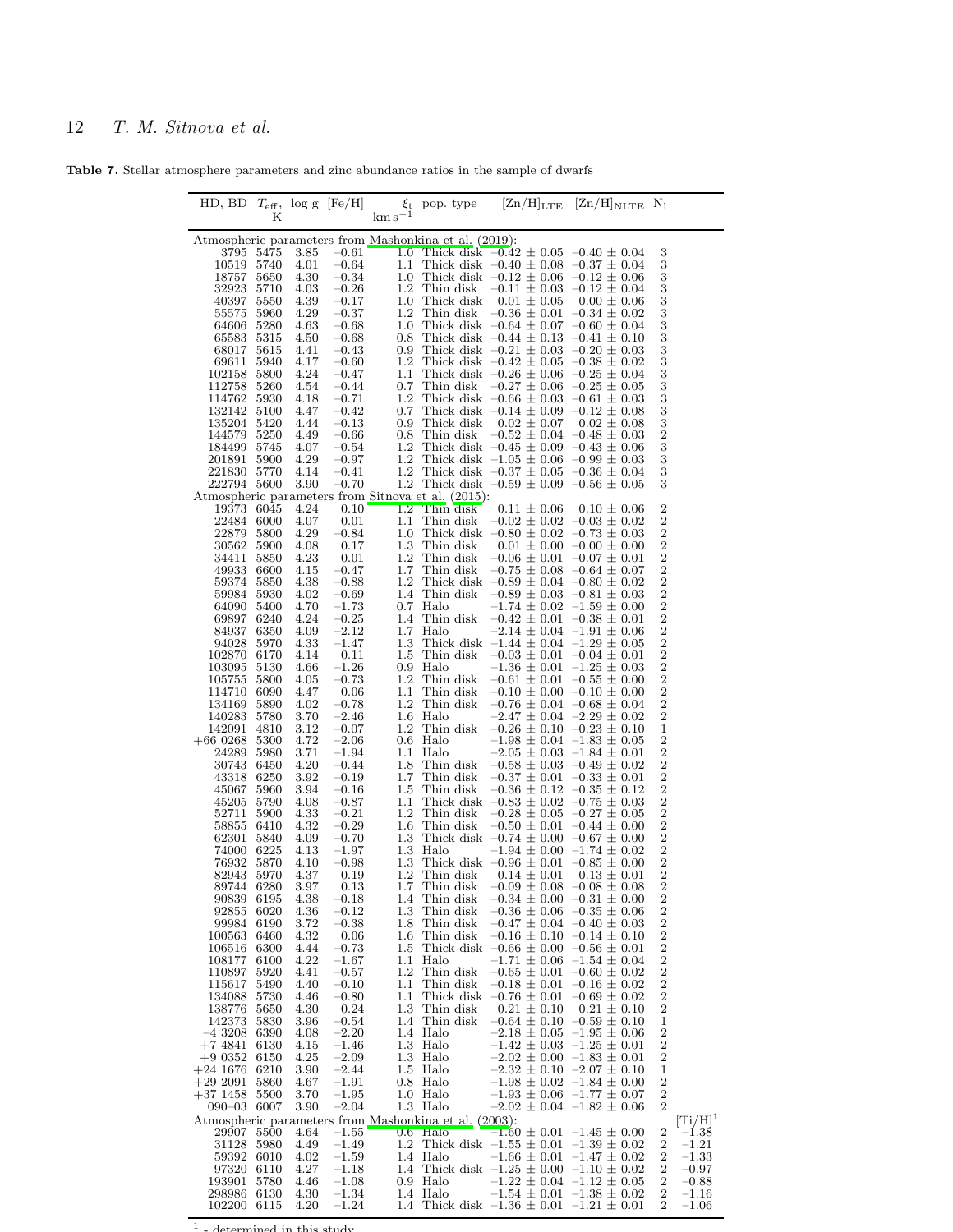Table 8. Non-LTE abundance corrections and equivalent widths for zinc lines as a function of  $T_{\text{eff}}$ , log g, and [Fe/H] in MARCS and LL model atmosphere grids.

| $\lambda$ , nm species $E_{\text{exc}}$ , eV log gf             |               |            |                                  |                       |              |  |  |  |  |
|-----------------------------------------------------------------|---------------|------------|----------------------------------|-----------------------|--------------|--|--|--|--|
| $T_{\text{eff1}}, K$                                            |               |            | $\log g_1$ $\log g_2$ $\log g_3$ | $\log$ g <sub>4</sub> | $log\ g_5$   |  |  |  |  |
| $[Fe/H]_1$                                                      | $EW_1$ $EW_2$ |            | $EW_3$                           | ${\rm EW}_4$          | ${\rm EW}_5$ |  |  |  |  |
| $[Fe/H]_1$                                                      | $\Delta_1$    | $\Delta_2$ | $\Delta_3$                       | $\Delta_4$            | $\Delta_5$   |  |  |  |  |
| .                                                               |               |            |                                  |                       |              |  |  |  |  |
| 213.8573 nm Zn1 $E_{\text{exc}} = 0.000 \log \text{gf} = 0.161$ |               |            |                                  |                       |              |  |  |  |  |
| $T_{\text{eff}} = 5000$                                         | 3.0           | 3.5        | 4.0                              | 4.5                   | 5.0          |  |  |  |  |
| 0.5                                                             | $-1$          | $-1$       | $-1$                             | $-1$                  | $-1$         |  |  |  |  |
| 0.5                                                             | $-1.000$      | $-1.000$   | $-1.000$                         | $-1.000$              | $-1.000$     |  |  |  |  |
| 0.0                                                             | $-1$          | $-1$       | $-1$                             | $-1$                  | $-1$         |  |  |  |  |
| 0.0                                                             | $-1.000$      | $-1.000$   | $-1.000$                         | $-1.000$              | $-1.000$     |  |  |  |  |
| $-0.5$                                                          | $-1$          | $-1$       | $-1$                             | $-1$                  | $-1$         |  |  |  |  |
| $-0.5$                                                          | $-1.000$      | $-1.000$   | $-1.000$                         | $-1.000$              | $-1.000$     |  |  |  |  |
| $-1.0$                                                          | $-1$          | $-1$       | $-1$                             | $-1$                  | $-1$         |  |  |  |  |
| $-1.0$                                                          | $-1.000$      | $-1.000$   | $-1.000$                         | $-1.000$              | $-1.000$     |  |  |  |  |
| $-1.5$                                                          | $-1$          | $-1$       | $-1$                             | $-1$                  | $-1$         |  |  |  |  |
| $-1.5$                                                          | $-1.000$      | $-1.000$   | $-1.000$                         | $-1.000$              | $-1.000$     |  |  |  |  |
| $-2.0$                                                          | $^{-1}$       | $-1$       | $-1$                             | $-1$                  | $-1$         |  |  |  |  |
| $-2.0$                                                          | $-1.000$      | $-1.000$   | $-1.000$                         | $-1.000$              | $-1.000$     |  |  |  |  |
| $-2.5$                                                          | $-1$          | $-1$       | $-1$                             | $-1$                  | $-1$         |  |  |  |  |
| $-2.5$                                                          | $-1.000$      | $-1.000$   | $-1.000$                         | $-1.000$              | $-1.000$     |  |  |  |  |
| $-3.0$                                                          | $-1$          | $-1$       | $-1$                             | $-1$                  | $-1$         |  |  |  |  |
| $-3.0$                                                          | $-1.000$      | $-1.000$   | $-1.000$                         | $-1.000$              | $-1.000$     |  |  |  |  |
| $-3.5$                                                          | 195           | 220        | 249                              | 276                   | $-1$         |  |  |  |  |
| $-3.5$                                                          | 0.194         | 0.148      | 0.089                            | 0.050                 | $-1.000$     |  |  |  |  |
| $-4.0$                                                          | 115           | 132        | 149                              | 165                   | 183          |  |  |  |  |
| $-4.0$                                                          | 0.257         | 0.163      | 0.098                            | 0.057                 | 0.033        |  |  |  |  |
|                                                                 |               |            |                                  |                       |              |  |  |  |  |

This table is available in its entirety in a machine-readable form in the online journal. A portion is shown here for guidance regarding its form and content. If EW =  $-1$  and  $\Delta_{NLTE} = -1$ , this means that EW is either  $< 3$  mÅ or  $> 300$  mÅ in a given model atmosphere.

sults of [Sadakane et al. \(1988](#page-14-45)) and [Smith \(1994](#page-14-46)) are weakly affected by the non-LTE effects.

Fig. [9](#page-12-1) shows the behaviour of the non-LTE abundance corrections for different spectral lines and atmospheric parameters. The correction for  $ZnI$  4810 Å line strongly depends on the line strength (or metallicity) and it changes its sign at  $[Fe/H] \simeq -1$ . Neglecting non-LTE effects when studying stars in a wide metallicity range distorts the Galactic [Zn/Fe] trend (see, for example, open symbols in Fig. [8,](#page-10-1) top panel).

For model atmospheres with  $T_{\text{eff}}= 5500$  K and 6500 K, log g = 4, and  $[Fe/H] = 0, -1, -2, -3$ , we compared the derived non-LTE corrections for Zn<sub>I</sub> 4810 and 6362 Å lines with results of T05. For solar metallicity, both studies provide similar results, and the difference in non-LTE corrections is smaller than 0.02 dex (Fig. [9\)](#page-12-1). In metal-poor model atmospheres, there is no agreement between the two studies. For the  $ZnI$  4810 Å line, our corrections are systematically 0.1 dex larger compared to those of T05. Using different methods, namely, codes, model atoms, and atomic data results in different abundance corrections for metal-poor stars.

#### <span id="page-12-0"></span>8 CONCLUSIONS

We investigated the departures from LTE for Zn<sub>I</sub>-Zn<sub>II</sub> in a wide range of stellar parameters with a new model atom of Zn i-Zn ii based on the most up-to-date data on the pho-

<span id="page-12-1"></span>

Figure 9. Non-LTE abundance corrections for the selected stellar parameters in a grid of LLMODELS (top panel) and MARCS (middle and bottom panels) model atmospheres. The spectral lines are indicated. For comparison, we present non-LTE corrections from T05 (open symbols).

toionisation cross-sections, electron-impact excitation rates for  $Zn I$ , and the  $Zn I + H I$  collisions. The latter are treated with the rate coefficients, which were calculated in this study for the first time using the multichannel quantum asymptotic treatment based on the Born-Oppenheimer approach. The non-LTE calculations for Zn i-Zn ii were performed through a range of spectral types from G to late B.

Using  $ZnI$  4722, 4810, and 6362 Å lines, we determined solar zinc abundance log  $A_{\odot} = -7.40 \pm 0.04$  and  $-7.45 \pm 0.02$ in LTE and non-LTE, respectively. For the Sun, non-LTE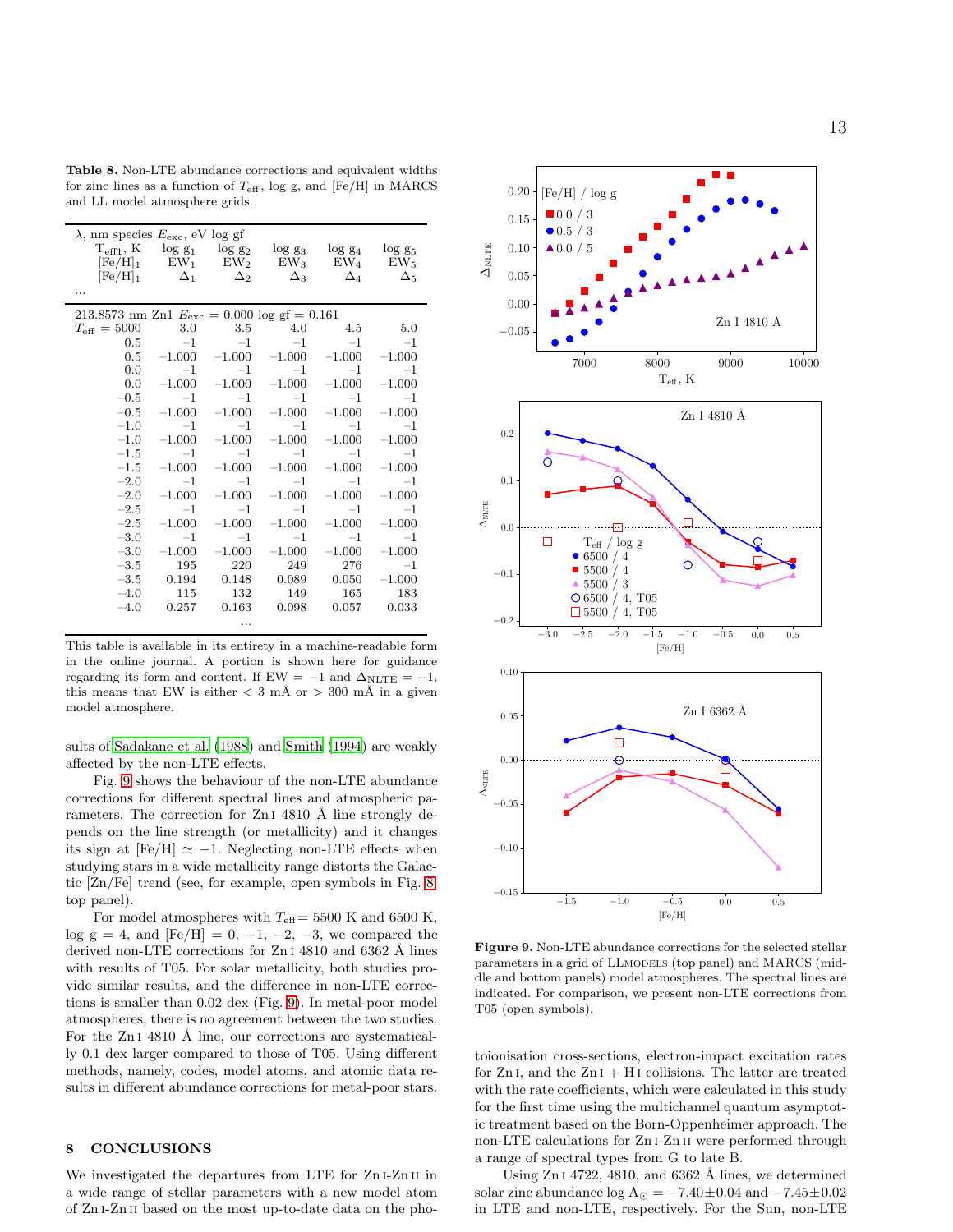leads to lower zinc abundance and better agreement between abundances from different lines. Our non-LTE abundance is close to the meteoritic one log  $A = -7.43$  [\(Lodders 2021\)](#page-14-34).

Non-LTE analysis was performed for the first time for the UV Zn i and Zn ii lines in two very metal-poor reference stars, HD 84937 and HD 140283. We found consistent non-LTE abundance from the resonance  $ZnI$  2138 Å line, the subordinate lines, and the lines of Zn II. In both stars, non-LTE leads to 0.17 dex higher average abundance from Zn i, while, for Zn<sub>II</sub> lines, non-LTE corrections are minor and do not exceed 0.06 dex.

Using the Zn i lines in the visible high-resolution spectra, we determined non-LTE abundances for a sample of 80 dwarf stars in the  $-2.5 \leq$  [Fe/H]  $\leq 0.2$  metallicity range. Metal-poor stars with  $-2.5 <$  [Fe/H]  $< -1.2$  show a decrease from  $\text{Zn/Fe}$ <sub>NLTE</sub> = 0.3 to 0. In the -1.2 <  $\text{[Fe/H]}$  $<-0.5$  metallicity range, the thick disk stars show an increase in  $\left[\text{Zn}/\text{Fe}\right]_{\text{NLTE}}$  from 0 to 0.3 dex. Our thin disk stars span  $-0.7 <$  [Fe/H]  $< 0.2$  and show a decrease in [Zn/Fe] from 0.2 to −0.2. The close-to-solar metallicity stars have  $[Zn/Fe] = -0.1$ , on average.

We compared the derived [Zn/Fe] trend with predictions of [Kobayashi et al. \(2020\)](#page-14-43). Their chemical evolution model reproduces a decrease in  $\text{Zn/Fe}$  for  $\text{[Fe/H]} > -0.5$ . For the lower metallicities, the observed dip at [Fe/H]  $\simeq$ −1.2 and an uprising trend with decreasing [Fe/H] are not reproduced by the model.

For the first time we perform the non-LTE abundance determination of zinc in BAF spectral type stars. For the subordinate  $ZnI$  4680, 4722, 4810 Å lines, non-LTE leads to either negative, or positive abundance corrections depending on stellar parameters. Non-LTE abundances of zinc were derived for the first time for seven reference F to late Btype stars. HD 32115 and Procyon are deficient in zinc with  $[Zn/Fe] = -0.34$  and  $-0.11$ , respectively. This result is in line with the [Zn/Fe] in close-to-solar metallicity G dwarfs.

The hotter A and late B-type stars are, in contrast, enhanced in zinc already in LTE and even more in non-LTE. The two of them, Sirius and HD 72660, are known as metallic-line stars and reveal a steep growth of abundances of the heavy elements beyond iron. Their high values of  $[Zn/H] \simeq 1$  lie well in their element abundance patterns.

The remaining three stars, HD 145788, HD 73666, and 21 Peg, reveal similar  $[Zn/Fe] = 0.22, 0.29,$  and 0.34, respectively. They have different metallicities because formed in the environments of different chemical composition, but very similar element abundance patterns, which resemble that for the superficially normal stars. However, in these stars, [Mashonkina et al. \(2020](#page-14-39)) found supersolar abundance ratios for the heavy elements Sr, Zr, Ba, and Nd, and the obtained high abundances of Zn support the abundance trends found by MR20.

To account for deviations from LTE, we provide non-LTE abundance corrections for individual lines of zinc in a wide range of stellar parameters.

## ACKNOWLEDGMENTS

We thank Klaus Bartschat for providing the data for electron impact excitation of Zn i in digital form. The authors are grateful to Klaus Fuhrmann for providing the spectra obtained with the FOCES spectrograph on the 2.2 m telescope of the Calar Alto Observatory. We also thank the referee for the notes and suggestions, which substantially helped to improve the paper. TS acknowledges support from the BASIS Foundation, Project No. 20-1-3-10-1. SAY gratefully acknowledges support from the Ministry of Education (the Russian Federation), Project No. FSZN-2020- 0026. AKB gratefully acknowledges support from the Basis foundation, Project No. 20-1-1-33-1. We made use of the StarCAT, NIST, SIMBAD, VALD. and R. Kurucz databases.

#### 9 DATA AVAILABILITY

The data used in this article will be shared on request to the corresponding author.

#### REFERENCES

- <span id="page-13-17"></span><span id="page-13-8"></span>Abjean R., 1975, J. Quant. Spec. Radiat. Transf., 15, 25 Anstee S. D., O'Mara B. J., 1995, MNRAS, 276, 859
- <span id="page-13-23"></span>Bagnulo S., Jehin E., Ledoux C., Cabanac R., Melo C., Gilmozzi R., ESO Paranal Science Operations Team 2003, The Messenger, 114, 10
- <span id="page-13-16"></span>Barklem P. S., Anstee S. D., O'Mara B. J., 1998, PASA, 15, 336
- <span id="page-13-13"></span>Barklem P. S., Belyaev A. K., Guitou M., Feautrier N., Gadéa F. X., Spielfiedel A., 2011, A&A, 530, A94
- <span id="page-13-18"></span>Barklem P. S., O'Mara B. J., 1997, MNRAS, 290, 102
- <span id="page-13-9"></span>Belyaev A. K., 2013, Phys. Rev. A, 88, 052704
- <span id="page-13-10"></span>Belyaev A. K., Yakovleva S. A., Barklem P. S., 2014, A&A, 572, A103
- <span id="page-13-1"></span>Bensby T., Feltzing S., Lundström I., 2003, A&A, 410, 527

<span id="page-13-4"></span>Bensby T., Feltzing S., Lundström I., Ilyin I., 2005, A&A, 433, 185

- <span id="page-13-5"></span>Bensby T., Feltzing S., Oey M. S., 2014, A&A, 562, A71
- <span id="page-13-0"></span>Berg T. A. M., Ellison S. L., Sánchez-Ramírez R., Prochaska J. X., Lopez S., D'Odorico V., Becker G., Christensen L., Cupani G., Denney K., Worseck G., 2016, MNRAS, 463, 3021
- <span id="page-13-21"></span>Bergemann M., 2011, MNRAS, 413, 2184
- <span id="page-13-22"></span>Bergemann M., Collet R., Amarsi A. M., Kovalev M., Ruchti G., Magic Z., 2017, ApJ, 847, 15
- <span id="page-13-20"></span>Bergeson S. D., Lawler J. E., 1993, ApJ, 408, 382
- <span id="page-13-15"></span>Biemont E., Godefroid M., 1980, A&A, 84, 361
- <span id="page-13-14"></span>Butler K., Giddings J., 1985, Newsletter on the analysis of astronomical spectra, No. 9, University of London
- <span id="page-13-3"></span>Cayrel R., Depagne E., Spite M., Hill V., Spite F., François
- P., Plez B., Beers T., Primas F., Andersen J., Barbuy B., Bonifacio P., Molaro P., Nordström B., 2004, A&A, 416, 1117
- <span id="page-13-2"></span>Chen Y. Q., Nissen P. E., Zhao G., 2004, A&A, 425, 697
- <span id="page-13-19"></span>Cowley C. R., 1971, The Observatory, 91, 139
- <span id="page-13-11"></span>Drawin H.-W., 1968, Zeitschrift fur Physik, 211, 404
- <span id="page-13-12"></span>Drawin H. W., 1969, Zeitschrift fur Physik, 225, 483
- <span id="page-13-6"></span>Duffau S., Caffau E., Sbordone L., Bonifacio P., Andrievsky S., Korotin S., Babusiaux C., Salvadori S., Monaco L.,
- François P., Skúladóttir A., 2017, A&A, 604, A128
- <span id="page-13-7"></span>Ezzeddine R., Frebel A., Roederer I. U., Tominaga N.,